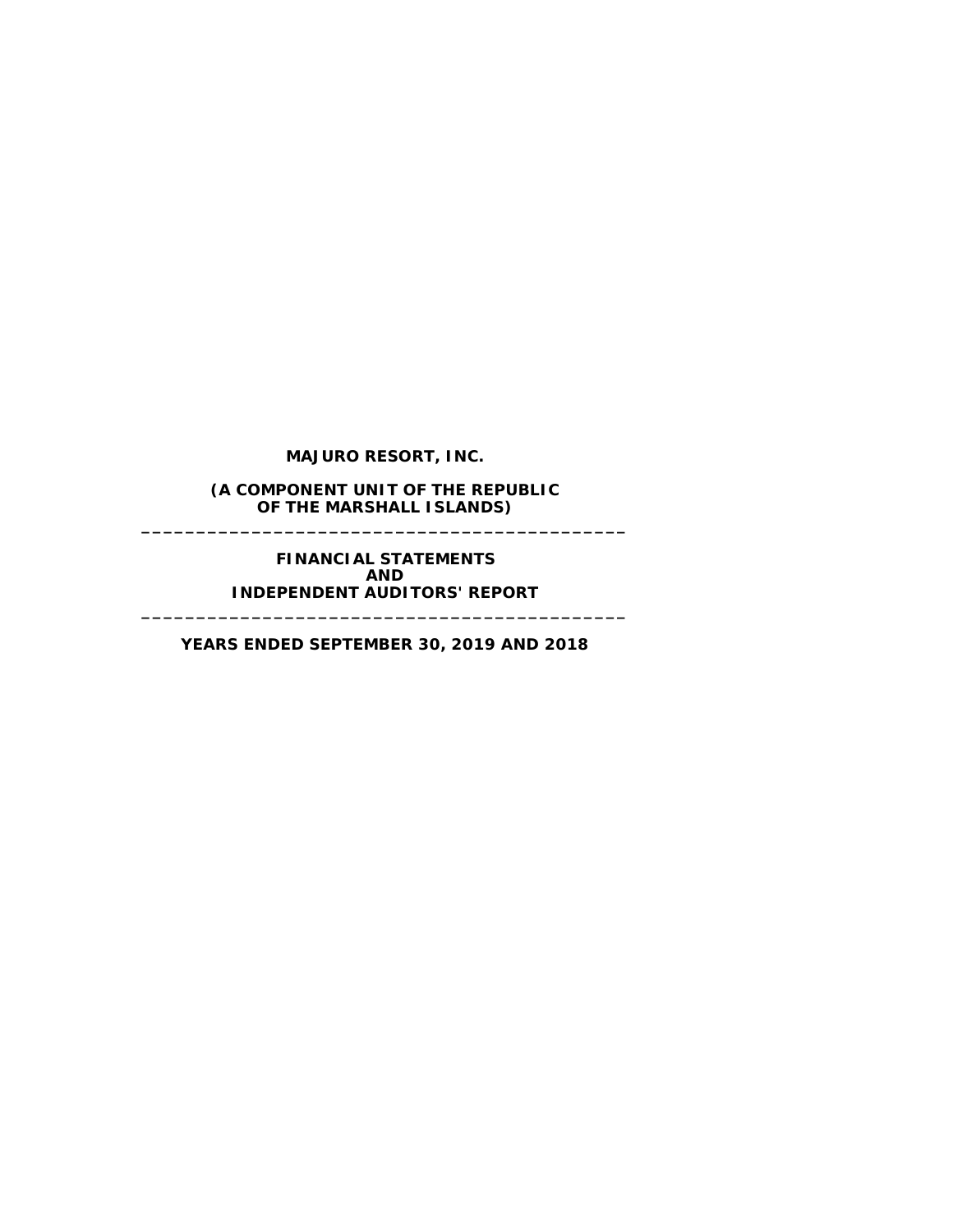Years Ended September 30, 2019 and 2018 Table of Contents

|      |                                                                                                                                                                                            | Page No. |
|------|--------------------------------------------------------------------------------------------------------------------------------------------------------------------------------------------|----------|
| Ι.   | INDEPENDENT AUDITORS' REPORT                                                                                                                                                               | 1        |
| Н.   | MANAGEMENT'S DISCUSSION AND ANALYSIS                                                                                                                                                       | 3        |
| III. | <b>FINANCIAL STATEMENTS:</b>                                                                                                                                                               |          |
|      | Statements of Net Position                                                                                                                                                                 | 8        |
|      | Statements of Revenues, Expenses and Changes in Net Position                                                                                                                               | 9        |
|      | <b>Statements of Cash Flows</b>                                                                                                                                                            | 10       |
|      | Notes to Financial Statements                                                                                                                                                              | 11       |
| IV.  | INDEPENDENT AUDITORS' REPORT ON COMPLIANCE WITH<br><b>LAWS AND REGULATIONS</b>                                                                                                             |          |
|      | Independent Auditors' Report on Internal Control Over Financial<br>Reporting and on Compliance and Other Matters Based on an<br>Audit of Financial Statements Performed in Accordance with |          |
|      | Government Auditing Standards                                                                                                                                                              | 20       |
|      | Schedule of Findings and Responses                                                                                                                                                         | 22       |
|      | Unresolved Prior Year Findings                                                                                                                                                             | 23       |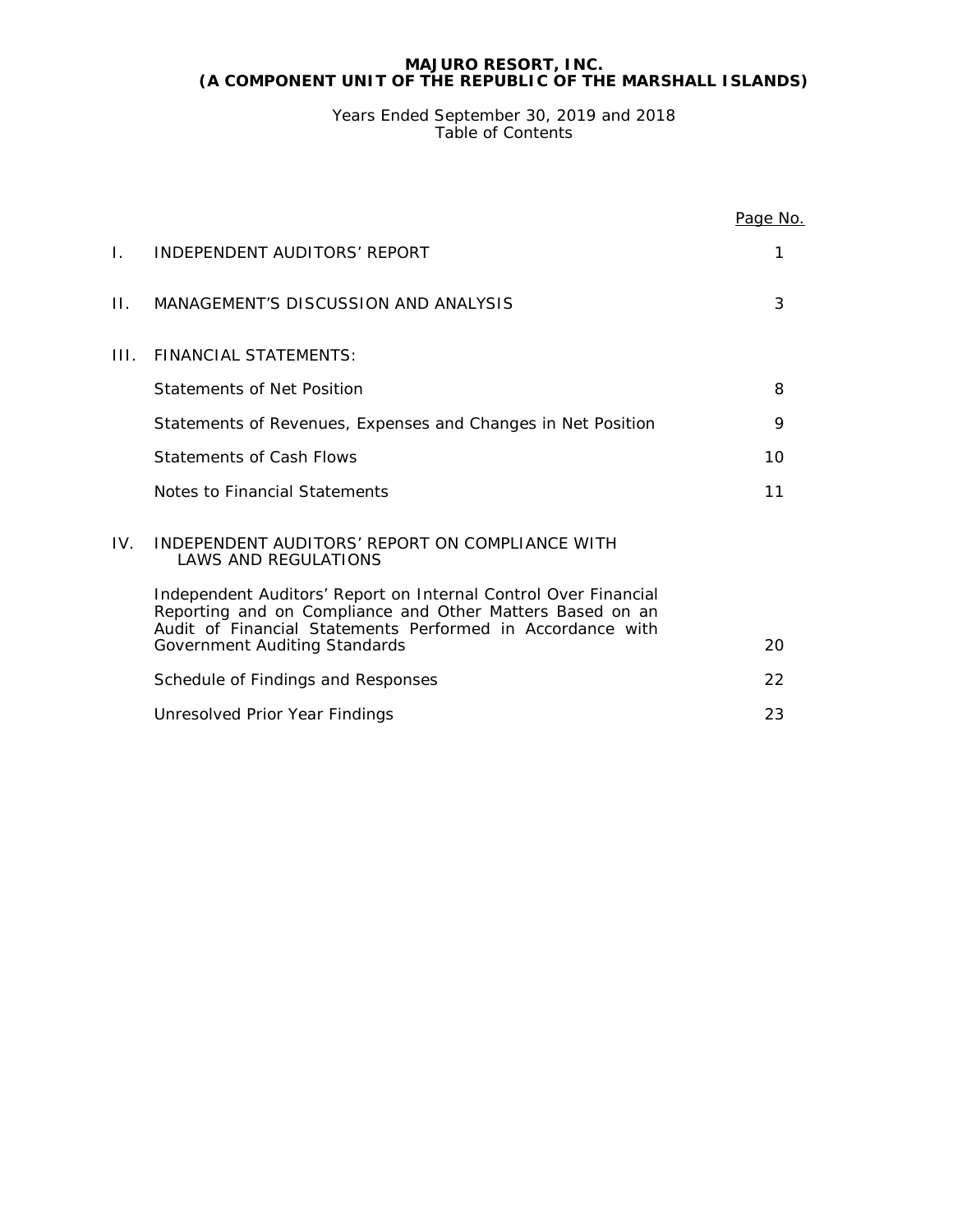

Deloitte & Touche LLP 361 South Marine Corps Drive Tamuning, GU 96913-3973 USA

Tel: +1 (671) 646-3884 Fax: +1 (671) 649-4265

www.deloitte.com

# **INDEPENDENT AUDITORS' REPORT**

Board of Directors Majuro Resort, Inc.:

# **Report on the Financial Statements**

We have audited the accompanying financial statements of Majuro Resort, Inc. (MRI), a component unit of the Republic of the Marshall Islands, which comprise the statements of net position as of September 30, 2019 and 2018, and the related statements of revenues, expenses and changes in net position and of cash flows for the years then ended, and the related notes to the financial statements.

# *Management's Responsibility for the Financial Statements*

Management is responsible for the preparation and fair presentation of these financial statements in accordance with accounting principles generally accepted in the United States of America; this includes the design, implementation, and maintenance of internal control relevant to the preparation and fair presentation of financial statements that are free from material misstatement, whether due to fraud or error.

# *Auditors' Responsibility*

Our responsibility is to express an opinion on these financial statements based on our audits. We conducted our audits in accordance with auditing standards generally accepted in the United States of America and the standards applicable to financial audits contained in *Government Auditing Standards*, issued by the Comptroller General of the United States. Those standards require that we plan and perform the audit to obtain reasonable assurance about whether the financial statements are free from material misstatement.

An audit involves performing procedures to obtain audit evidence about the amounts and disclosures in the financial statements. The procedures selected depend on the auditor's judgment, including the assessment of the risks of material misstatement of the financial statements, whether due to fraud or error. In making those risk assessments, the auditor considers internal control relevant to the entity's preparation and fair presentation of the financial statements in order to design audit procedures that are appropriate in the circumstances, but not for the purpose of expressing an opinion on the effectiveness of the entity's internal control. Accordingly, we express no such opinion. An audit also includes evaluating the appropriateness of accounting policies used and the reasonableness of significant accounting estimates made by management, as well as evaluating the overall presentation of the financial statements.

We believe that the audit evidence we have obtained is sufficient and appropriate to provide a basis for our audit opinion.

# *Opinion*

In our opinion, the financial statements referred to above present fairly, in all material respects, the financial position of Majuro Resort, Inc. as of September 30, 2019 and 2018, and the results of its operations and its cash flows for the years then ended in accordance with accounting principles generally accepted in the United States of America.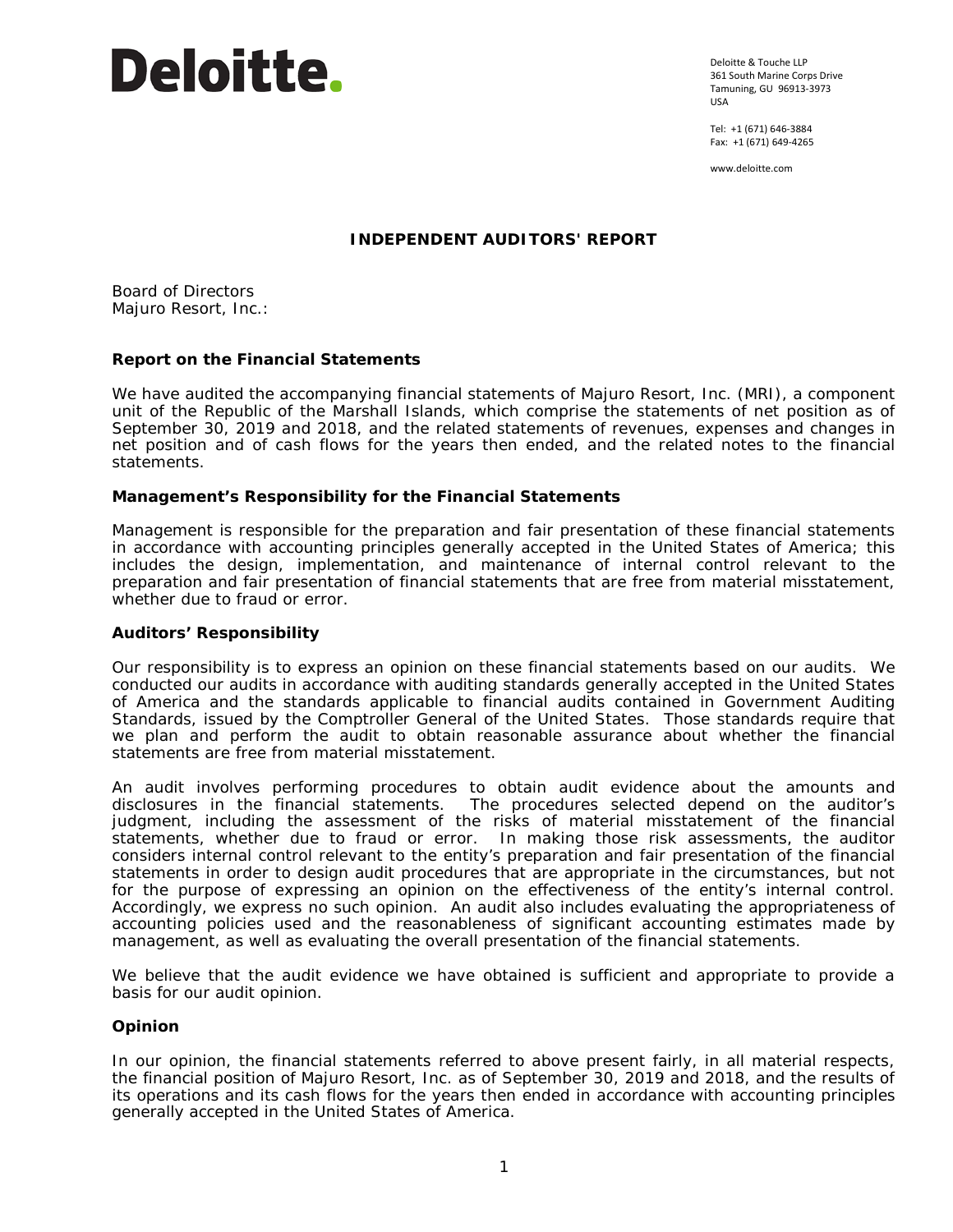# Deloitte.

# *Emphasis-of-Matters*

# *Going Concern*

The accompanying financial statements have been prepared assuming that MRI will continue as a going concern. As discussed in Note 6 to the financial statements, MRI's recurring losses from operations and continuing working capital deficiencies raise substantial doubt about its ability to continue as a going concern. Management's plans concerning these matters are also discussed in Note 6 to the financial statements. The financial statements do not include any adjustments that might result from the outcome of this uncertainty.

# *COVID-19*

As discussed in Note 7 to the financial statements, MRI determined that the COVID-19 pandemic may negatively impact its business, results of operations and net position. MRI is unable to reasonably estimate its ultimate financial impact.

Our opinion is not modified with respect to these matters.

# *Other Matters*

# *Required Supplementary Information*

Accounting principles generally accepted in the United States of America require that the management's discussion and analysis on pages 3 to 7 be presented to supplement the financial statements. Such information, although not a part of the financial statements, is required by the Governmental Accounting Standards Board who considers it to be an essential part of financial reporting for placing the financial statements in an appropriate operational, economic, or historical context. We have applied certain limited procedures to the required supplementary information in accordance with auditing standards generally accepted in the United States of America, which consisted of inquiries of management about the methods of preparing the information and comparing the information for consistency with management's responses to our inquiries, the financial statements, and other knowledge we obtained during our audit of the financial statements. We do not express an opinion or provide any assurance on the information because the limited procedures do not provide us with sufficient evidence to express an opinion or provide any assurance.

# **Other Reporting Required by** *Government Auditing Standards*

In accordance with *Government Auditing Standards*, we have also issued our report dated July 9, 2020, on our consideration of MRI's internal control over financial reporting and on our tests of its compliance with certain provisions of laws, regulations, contracts, and grant agreements and other matters. The purpose of that report is solely to describe the scope of our testing of internal control over financial reporting and compliance and the results of that testing, and not to provide an opinion on the effectiveness of MRI's internal control over financial reporting or on compliance. That report is an integral part of an audit performed in accordance with *Government Auditing Standards* in considering MRI's internal control over financial reporting and compliance.

loite Wackell

July 9, 2020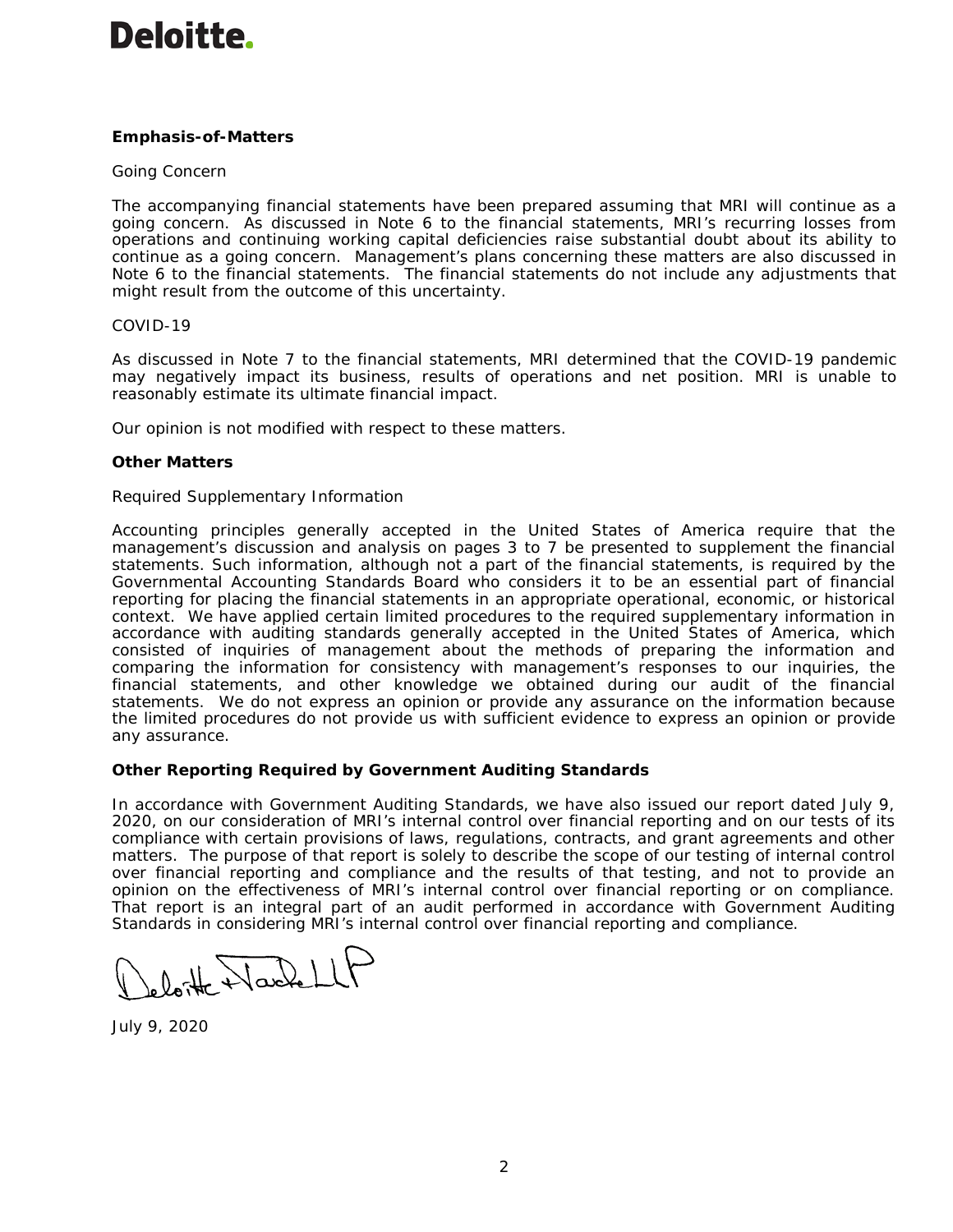Management's Discussion and Analysis Years Ended September 30, 2019 and 2018

This section of the Majuro Resort, Inc. (MRI) annual financial report presents our discussion and analysis of MRI's financial performance for the fiscal year that ended on September 30, 2019. The discussion and analysis should be read in conjunction with the audited financial statements, which follow this section.

# **Financial Highlights**

Total assets increased by \$136,470 or 7% from \$1,940,961 in 2018 to \$2,077,431 in 2019. Even with the increase in receivables by \$284,020 or 29% from \$969,347 in 2018 to \$1,253,367 in 2019, such was significantly offset by an increase in the allowance for doubtful accounts by \$300,605 or 70% from \$430,916 in 2018 to \$731,521 in 2019. In addition, there was an increase in cash reserves by \$208,155 or 87% from \$239,852 in 2018 to \$448,007 in 2019 and an increase in inventory by \$6,791 or 35% from \$19,265 in 2018 to \$26,056 in 2019. Total liabilities increased by \$241,396 or 17% from \$1,424,101 in 2018 to \$1,665,497 in 2019, which resulted in a decrease in net position by \$104,926 or 20% from \$516,860 in 2018 to \$411,934 in 2019.

Gross operating revenues for 2019 were \$4,463,064, which represented an increase of \$601,458 or 16% compared to \$3,861,606 for 2018. Compared to FY2017, total operating revenues were higher by \$569,984 or 15%. Room revenues increased by \$252,726 or 15% from \$1,703,627 for 2018 to \$1,956,353 for 2019 while food and beverage revenue increased by \$306,384 or 15% from \$2,035,136 for 2018 to \$2,341,520 for 2019. Correspondingly, cost of sales for 2019 was \$2,412,570, which represented an increase of \$234,205 or 11% compared to \$2,178,365 for 2018. Considering the provision for bad debts of \$317,032, this resulted in a gross profit for 2019 of \$1,733,462 including management fee of \$46,330, which represented a decrease of \$119,185 or 6% compared to \$1,852,647 for 2018.

Operating expenses for 2019 were \$1,835,613, which represented an increase of \$41,932 or 2% compared to \$1,793,681 for 2018. As a percentage of total revenues, operating expenses for 2019 were at 43%, a decrease of 3% from 2018. The increase in operating expenses during the year was primarily attributable to the increase in general and administrative expenses.

# **Financial Analysis**

The Statement of Net Position and the Statement of Revenues, Expenses and Changes in Net Position provide an indication of MRI's financial condition. MRI's net position reflects the difference between assets and liabilities. A summary of MRI's Statements of Net Position is presented below:

|                               | 2019            | 2018          | \$<br>Change<br>2019-2018 | %<br>Change<br>2019-2018 | 2017          |
|-------------------------------|-----------------|---------------|---------------------------|--------------------------|---------------|
| Assets:                       |                 |               |                           |                          |               |
| Current and other assets      | \$<br>1,028,090 | \$<br>828,240 | \$<br>199.850             | 24.1%                    | \$<br>544,524 |
| Capital assets                | 1.049.341       | 1,112,721     | (63, 380)                 | (5.7)%                   | 1,284,101     |
| Total assets                  | 2,077,431       | 1,940,961     | 136,470                   | 7.0%                     | 1,828,625     |
| Liabilities:                  |                 |               |                           |                          |               |
| Current and other liabilities | 1,665,497       | 1,424,101     | 241,396                   | 17.0%                    | 1,435,894     |
| Net position:                 |                 |               |                           |                          |               |
| Net investment in capital     |                 |               |                           |                          |               |
| assets                        | 1,049,341       | 1,112,721     | (63, 380)                 | (5.7)%                   | 1,284,101     |
| Restricted                    |                 | 45,649        | (45, 649)                 | $(100.0)\%$              | 34,193        |
| Unrestricted                  | (637, 407)      | (641, 510)    | 4,103                     | $(0.6)$ %                | (925, 563)    |
| Total net position            | \$<br>411,934   | \$<br>516,860 | \$<br>(104, 926)          | $(20.3)\%$               | \$<br>392,731 |

**Summary Statements of Net Position**

As of September 30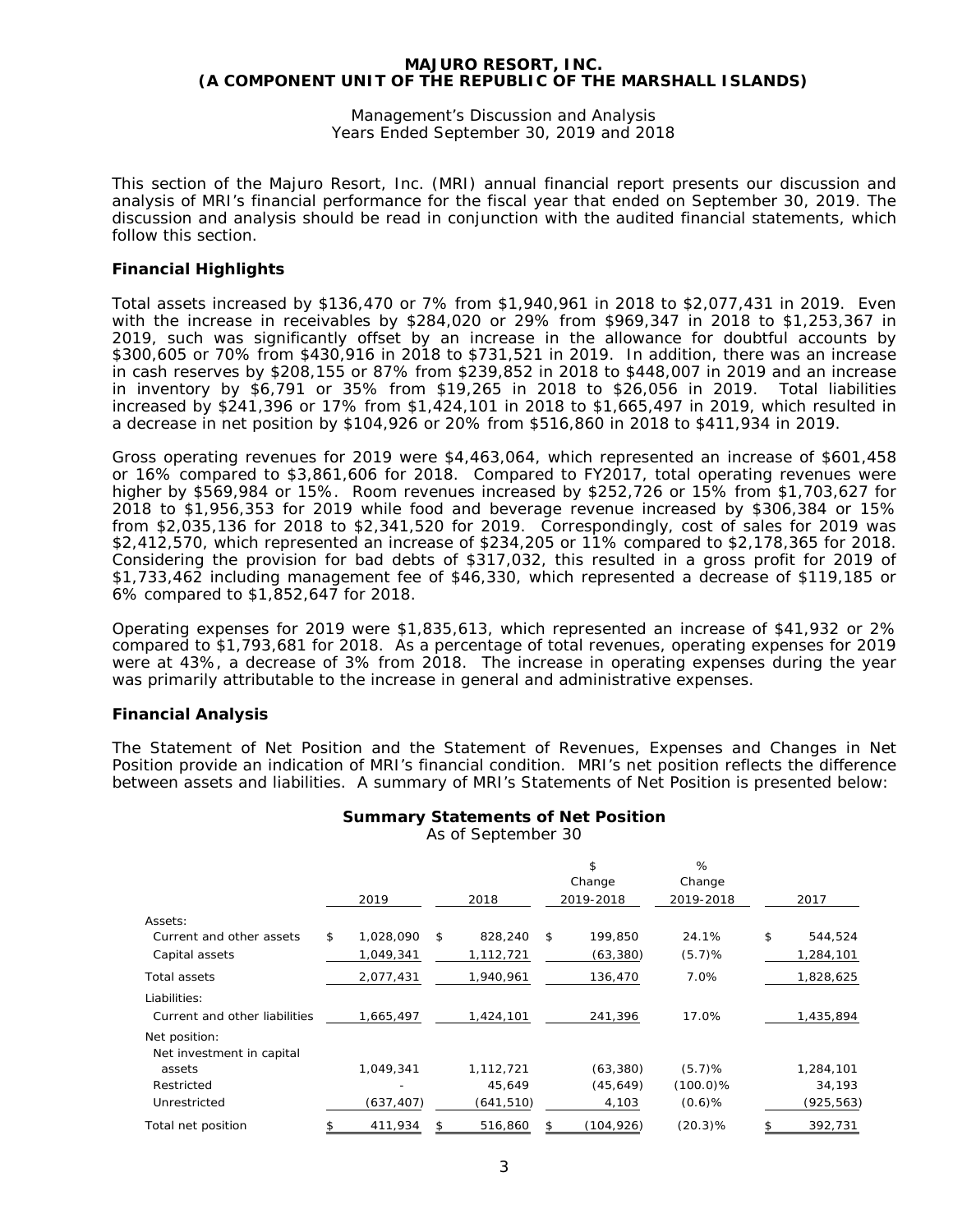Management's Discussion and Analysis Years Ended September 30, 2019 and 2018

Total assets increased by \$136,470 from \$1,940,961 in 2018 to \$2,077,431 in 2019. On the other hand, total liabilities increased by \$241,396 from \$1,424,101 in 2018 to \$1,665,497 in 2019. MRI's liabilities increased due to an increase in accrued expenses, payable to affiliates and accounts payable trade.

A summary of MRI's Statements of Revenues, Expenses and Changes in Net Position is presented below:

|                           | 2019             | 2018            |              | \$<br>Change<br>2019-2018 | %<br>Change<br>2019-2018 | 2017            |
|---------------------------|------------------|-----------------|--------------|---------------------------|--------------------------|-----------------|
| Operations:               |                  |                 |              |                           |                          |                 |
| Operating revenues        | \$<br>4,146,032  | \$<br>4,031,012 | $\mathsf{s}$ | 115,020                   | 2.9%                     | \$<br>3,820,282 |
| Cost of sales and service | (2, 412, 570)    | (2, 178, 365)   |              | (234, 205)                | 10.8%                    | (2,169,391)     |
| Gross profit              | 1,733,462        | 1,852,647       |              | (119, 185)                | (6.4)%                   | 1,650,891       |
| Operating expenses        | 1,835,613        | 1,793,681       |              | 41,932                    | 2.3%                     | 1,785,163       |
| Operating income (loss)   | (102, 151)       | 58,966          |              | (161, 117)                | $(273.2)\%$              | (134, 272)      |
| Nonoperating expenses     | (2, 775)         | (9, 237)        |              | 6,462                     | $(70.0)\%$               | (7,032)         |
|                           | (104, 926)       | 49,729          |              | (154, 655)                |                          | (141, 304)      |
| Capital contributions     |                  | 74,400          |              | (74, 400)                 | $(100.0)\%$              | 74,400          |
| Change in net position    | \$<br>(104, 926) | \$<br>124,129   | \$           | (229,055)                 | $(184.5)\%$              | \$<br>(66,904)  |

#### **Summary Statements of Revenues, Expenses and Changes in Net Position** Years Ended September 30

The Statements of Revenues, Expenses and Changes in Net Position identify various revenue and expense items that impact the change in net position. A summary of operating revenues follows:

|                          | 2019            | 2018            | \$<br>Change<br>2019-2018 | %<br>Change<br>2019-2018 | 2017            |
|--------------------------|-----------------|-----------------|---------------------------|--------------------------|-----------------|
| Food and beverage        | \$<br>2.341.520 | \$<br>2,035,136 | \$<br>306,384             | 15.1%                    | \$<br>2,043,103 |
| Room                     | 1,956,353       | 1,703,627       | 252,726                   | 14.8%                    | 1,746,382       |
| Management fee           | 46,330          | -               | 46,330                    |                          |                 |
| Telephone                | 566             | 831             | (265)                     | $(31.9)\%$               | 751             |
| Other                    | 118,295         | 122,012         | (3, 717)                  | $(3.0)\%$                | 122,684         |
| Total operating revenues | 4.463.064       | 3,861,606       | 601,458                   | 15.6%                    | 3,912,920       |
| Bad debts (recovery)     | 317,032         | (169, 406)      | 486,438                   | $(287.1)\%$              | 92,638          |
| Net operating revenues   | 4,146,032       | 4,031,012       | \$<br>115,020             | 2.9%                     | 3,820,282       |

Gross operating revenues for 2019 showed an increase of \$601,458 from \$3,861,606 in 2018 to \$4,463,064 in 2019. Room revenues for 2019 increased by \$252,726 or 15% from 2018 and decreased by \$42,755 or 3% from 2017 to 2018. The occupancy ratio in 2019 increased to 52.32% with an increase in average room rate from \$63.91 in 2018 to \$71.14 in 2019. Food and beverage revenue for 2019 was \$2,341,520, which showed an increase of \$306,384 or 15% over 2018 and a decrease of \$7,967 or 0.4% from 2017 to 2018. No additional capital subsidy was received from the government after the seawall project that had been completed in December 2018.

Management Discussion and Analysis for the year ended September 30, 2018 is set forth in the report on the audit of MRI's financial statements dated June 14, 2019. The Discussion and Analysis explains the major factors impacting the 2018 financial statements and may be obtained from the contact information below.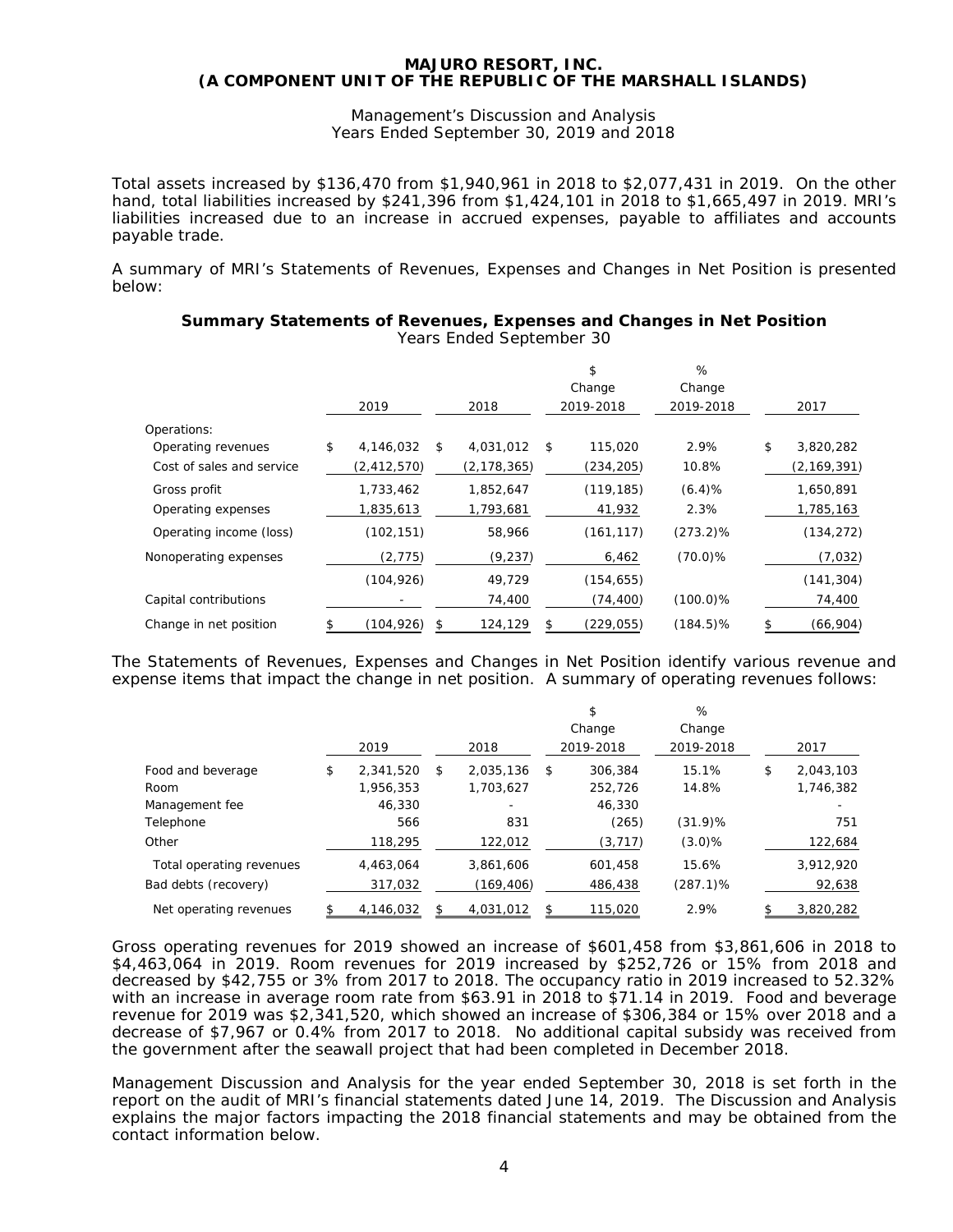Management's Discussion and Analysis Years Ended September 30, 2019 and 2018

The following graph shows the major components of revenue for financial periods 2019, 2018 and 2017, all of which cover a twelve (12) month period ending September 30.



# **Revenue Financial Performance**

# **Statement of Hotel Occupancy Performance**

The following table shows a comparison of financial and statistical information affecting the room revenue performance for the years 2019, 2018, 2017, 2016 and 2015.

| <b>Occupancy Performance</b> | 2019    | 2018    | 2017         | 2016                   | 2015        |
|------------------------------|---------|---------|--------------|------------------------|-------------|
| % of total occupancy         | 52.32%  | 50.78%  | 54.92%       | 53.45%                 | 50.75%      |
| Average rate                 | \$71.14 | \$63.91 | 60.53<br>S.  | 62.63<br>$\mathcal{S}$ | 60.73<br>S. |
| % of paid occupancy          | 52.15%  | 50.57%  | 54.77%       | 53.33%                 | 50.66%      |
| Average rate                 | \$71.34 | \$64.07 | 60.69<br>SS. | 62.77<br>S.            | 61.06       |
|                              |         |         |              |                        |             |

Paid occupancy ratio in 2019 was 52.15% as compared 50.57% in 2018 and 54.77% in 2017.

The hotel paid occupancy ratio for the current year has increased compared to last year while the average paid room rate for the current year has also increased by \$7.27.

# **Operating Expenses**

Total operating expenses increased by \$41,932 from \$1,793,681 in 2018 to \$1,835,613 in 2019 as a result of the increase in utility components and increase in general and administrative expenses. As a percentage of total revenues, operating expenses for 2019 represents 41% compared to 46% for 2018 and 2017, a decrease of 5%.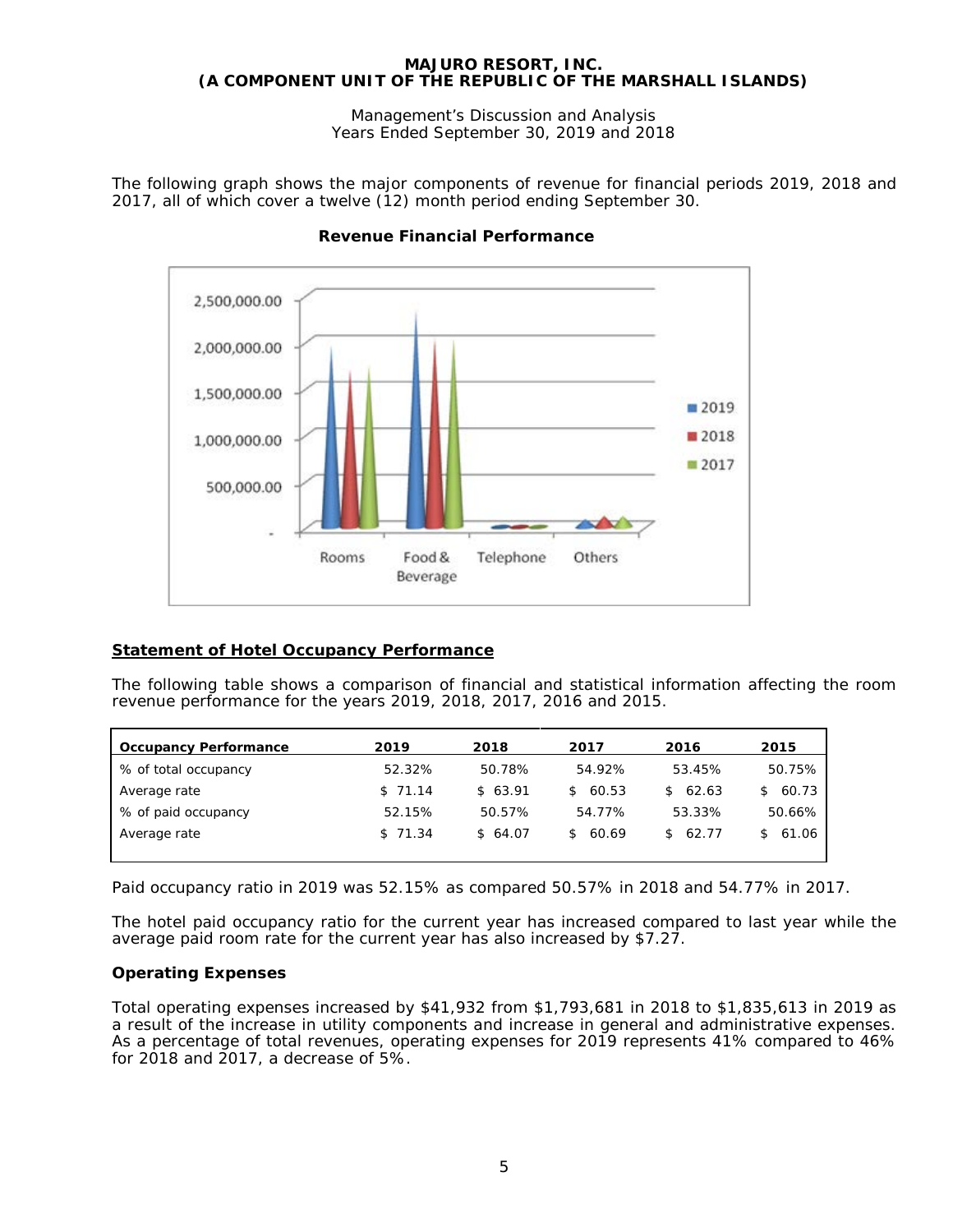Management's Discussion and Analysis Years Ended September 30, 2019 and 2018

Utility costs showed an increase of \$42,622 from \$492,913 in 2018 to \$535,535 in 2019. The increase was primarily due to: (1) an increase in number of hotel guests and room occupancy; (2) an increase in water purchases due to lack of rain during the year thus the need to buy extra water for the hotel guests; (3) the need to install air conditioning to our utility room, per NTA's advice, for the NTA fiber optic utility for improving the company's internet facility; and (4) installation of air conditioning in the kitchen for the employees to have a better working environment based on food safety standards and overall kitchen sanitation. General and administrative expenses showed an increase of \$91,538 from \$537,064 in 2018 to \$628,602 in 2019. The increase was primarily due to: (1) an increase in customer demands for banquets and other big events; and (2) the involvement of management executives and other staff in the operation of Pacific Wellness and Hotel Ebeye. Other changes in operating expenses showed depreciation expense, which posted a decrease of \$71,984 while the maintenance costs decreased by \$8,537.

The following graph shows the major components of operating expenses for financial periods 2019, 2018 and 2017, all of which cover a twelve (12) month period ending September 30.



#### **Operating Expenses**

# **Capital Assets and Debt**

Net capital assets decreased by \$63,380 primarily due to current year depreciation expense exceeding current year acquisitions. Capital asset acquisitions during the year ended September 30, 2019, included \$96,935 in miscellaneous capital equipment purchases to replace damaged items due to wear and tear, \$79,634 for certain new vehicles for transportation of hotel guests, and \$11,978 in swimming pool roofing improvements. In addition, the seawall project was completed at a total cost of \$102,248.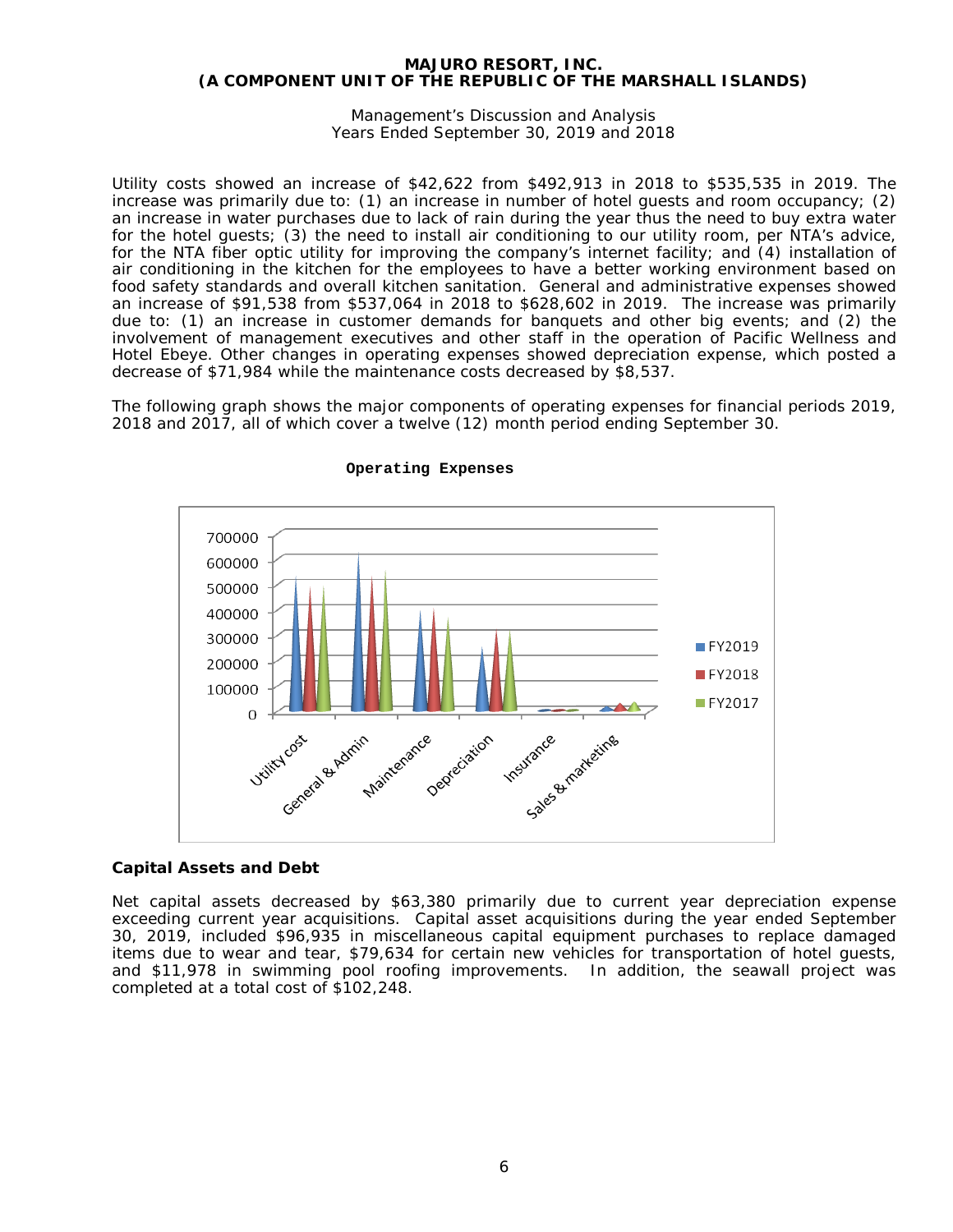Management's Discussion and Analysis Years Ended September 30, 2019 and 2018

|                          |                 |    |               |    | \$         | %          |                 |
|--------------------------|-----------------|----|---------------|----|------------|------------|-----------------|
|                          |                 |    |               |    | Change     | Change     |                 |
|                          | 2019            |    | 2018          |    | 2019-2018  | 2019-2018  | 2017            |
| At Cost:                 |                 |    |               |    |            |            |                 |
| Building and structure   | \$<br>2,912,342 | \$ | 2,798,116     | \$ | 114,226    | 4.1%       | \$<br>2,775,406 |
| Furniture and fixtures   | 1,842,652       |    | 1,745,717     |    | 96,935     | 5.6%       | 1,685,716       |
| Office equipment         | 255,532         |    | 252,942       |    | 2,590      | 1.0%       | 251,846         |
| Other equipment          | 114,425         |    | 114,425       |    |            | 0.0%       | 113,938         |
| Motor vehicles           | 395,391         |    | 333,257       |    | 62,134     | 18.6%      | 349,154         |
|                          | 5,520,342       |    | 5,244,457     |    | 275,885    | 5.3%       | 5,176,060       |
| Accumulated depreciation | (4,472,705)     |    | (4, 230, 488) |    | (242, 217) | 5.7%       | (3,927,503)     |
|                          | 1,047,637       |    | 1,013,969     |    | 33,668     | 3.3%       | 1,248,557       |
| <b>CWIP</b>              | 1,704           |    | 98,752        |    | (97,048)   | $(98.3)\%$ | 35,544          |
|                          | 1,049,341       | S  | 1,112,721     | S  | (63, 380)  | (5.7)%     | 1,284,101       |

A summary of MRI's capital assets is presented below**:**

Nondepreciable capital assets amounted to \$1,704, which pertain to the ongoing bar renovation as of September 30, 2019. For additional information concerning capital assets, please see note 4 to the financial statements.

MRI did not incur any long-term debt during 2019 nor was any such debt due and outstanding at year end.

# **Economic Factors and Next Year's Performance**

The following factors may have a great impact on next year's operations:

1.) Due to the ongoing covid19 pandemic issues this factor will be a great impact on the company's economic performance especially with regards to the room revenue which was highly affected due to International travel ban issues. All of our early bookings have been cancelled, no tourist coming in, no government hosted conference and no long weekend workshop. We don't know yet how long will be the effect of the said pandemic issue it may be months or a year we cannot tell, it will depend on the instructions that will be given by the RMI Disaster Committee. We are hoping for the best.

# **Additional Financial Information**

The discussion and analysis is designed to provide MRI's customers and other interested parties with an overview of MRI's financial operations and financial condition. Should the reader have questions regarding the information included in this report or wish to request additional financial information, please contact the Majuro Resort, Inc. General Manager at P.O. Box 3279, Majuro, MH 96960.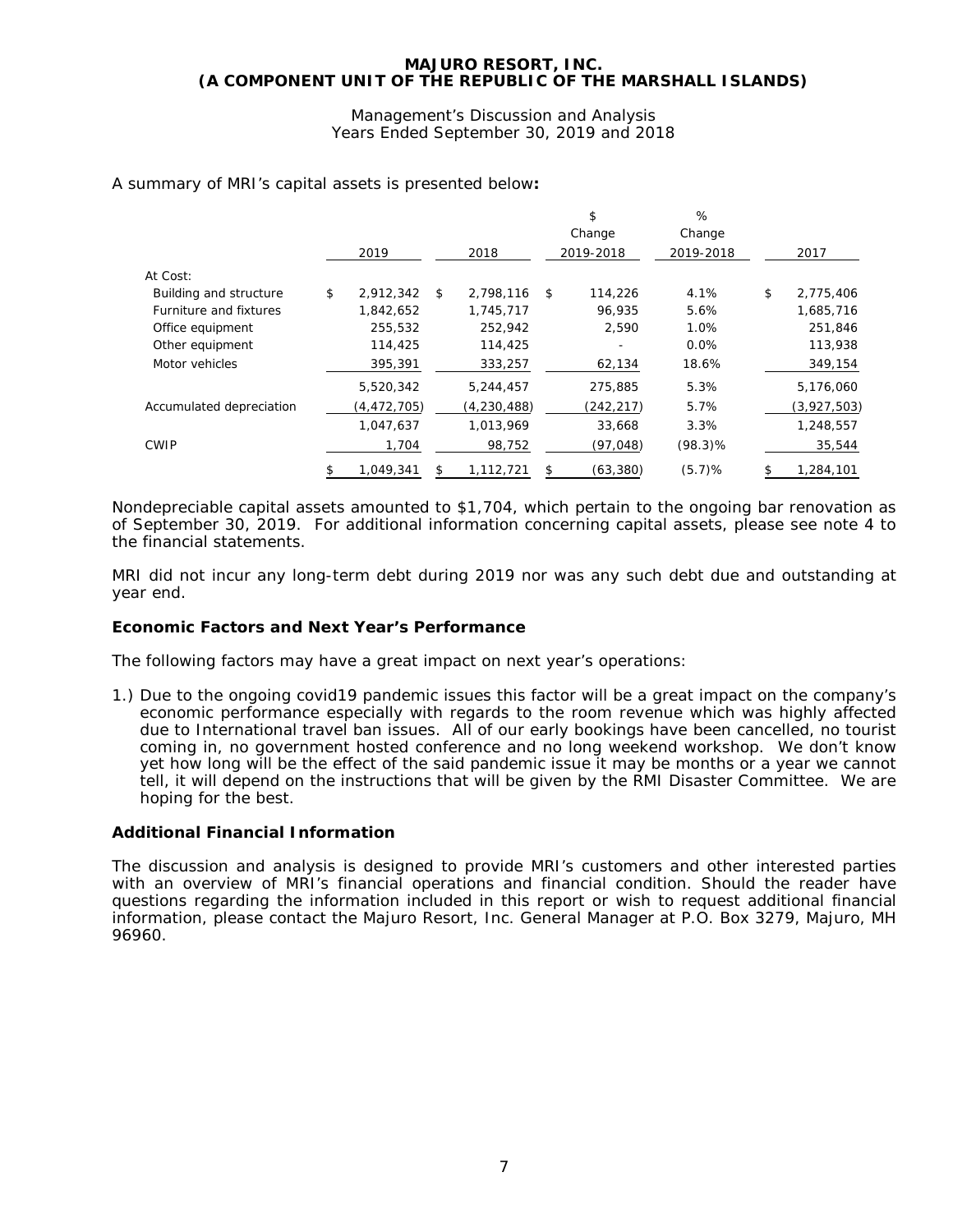# Statements of Net Position September 30, 2019 and 2018

| <b>ASSETS</b><br>Current assets:<br>Cash<br>\$<br>448,007 \$<br>Receivables:<br>Trade<br>535,573<br><b>Affiliates</b><br>668,806<br>Other<br>48,988<br>1,253,367<br>Less allowance for doubtful accounts<br>(731, 521)<br>Total receivables, net<br>521,846<br>Inventories<br>26,056<br>32,181<br>Prepaid expenses<br>1,028,090<br>Total current assets<br>Capital assets:<br>1,704<br>Nondepreciable capital assets<br>Other capital assets, net of accumulated depreciation<br>1,047,637<br>Total noncurrent assets<br>1,049,341<br>2,077,431 \$<br>\$.<br><b>LIABILITIES AND NET POSITION</b><br>Current liabilities:<br>\$<br>Accounts payable<br>252,816 \$<br>Payable to affiliates<br>804,856<br>Accrued taxes payable<br>486,660<br>Other accrued liabilities<br>121,165<br><b>Total current liabilities</b><br>1,665,497<br>Commitment and contingencies<br>Net position:<br>1,049,341<br>Net investment in capital assets<br>Restricted<br>Unrestricted<br>(637, 407)<br>411,934<br>Total net position<br>1,940,961<br>2,077,431<br>\$ |  | 2019 | 2018                                                  |
|--------------------------------------------------------------------------------------------------------------------------------------------------------------------------------------------------------------------------------------------------------------------------------------------------------------------------------------------------------------------------------------------------------------------------------------------------------------------------------------------------------------------------------------------------------------------------------------------------------------------------------------------------------------------------------------------------------------------------------------------------------------------------------------------------------------------------------------------------------------------------------------------------------------------------------------------------------------------------------------------------------------------------------------------------|--|------|-------------------------------------------------------|
|                                                                                                                                                                                                                                                                                                                                                                                                                                                                                                                                                                                                                                                                                                                                                                                                                                                                                                                                                                                                                                                  |  |      |                                                       |
|                                                                                                                                                                                                                                                                                                                                                                                                                                                                                                                                                                                                                                                                                                                                                                                                                                                                                                                                                                                                                                                  |  |      |                                                       |
|                                                                                                                                                                                                                                                                                                                                                                                                                                                                                                                                                                                                                                                                                                                                                                                                                                                                                                                                                                                                                                                  |  |      | 239,852                                               |
|                                                                                                                                                                                                                                                                                                                                                                                                                                                                                                                                                                                                                                                                                                                                                                                                                                                                                                                                                                                                                                                  |  |      | 503,799<br>400,014<br>65,534                          |
|                                                                                                                                                                                                                                                                                                                                                                                                                                                                                                                                                                                                                                                                                                                                                                                                                                                                                                                                                                                                                                                  |  |      | 969,347<br>(430, 916)                                 |
|                                                                                                                                                                                                                                                                                                                                                                                                                                                                                                                                                                                                                                                                                                                                                                                                                                                                                                                                                                                                                                                  |  |      | 538,431                                               |
|                                                                                                                                                                                                                                                                                                                                                                                                                                                                                                                                                                                                                                                                                                                                                                                                                                                                                                                                                                                                                                                  |  |      | 19,265                                                |
|                                                                                                                                                                                                                                                                                                                                                                                                                                                                                                                                                                                                                                                                                                                                                                                                                                                                                                                                                                                                                                                  |  |      | 30,692                                                |
|                                                                                                                                                                                                                                                                                                                                                                                                                                                                                                                                                                                                                                                                                                                                                                                                                                                                                                                                                                                                                                                  |  |      | 828,240                                               |
|                                                                                                                                                                                                                                                                                                                                                                                                                                                                                                                                                                                                                                                                                                                                                                                                                                                                                                                                                                                                                                                  |  |      | 98,752<br>1,013,969<br>1,112,721<br>1,940,961         |
|                                                                                                                                                                                                                                                                                                                                                                                                                                                                                                                                                                                                                                                                                                                                                                                                                                                                                                                                                                                                                                                  |  |      | 165,286<br>666,434<br>486,660<br>105,721<br>1,424,101 |
|                                                                                                                                                                                                                                                                                                                                                                                                                                                                                                                                                                                                                                                                                                                                                                                                                                                                                                                                                                                                                                                  |  |      |                                                       |
|                                                                                                                                                                                                                                                                                                                                                                                                                                                                                                                                                                                                                                                                                                                                                                                                                                                                                                                                                                                                                                                  |  |      | 1,112,721<br>45,649<br>(641, 510)                     |
|                                                                                                                                                                                                                                                                                                                                                                                                                                                                                                                                                                                                                                                                                                                                                                                                                                                                                                                                                                                                                                                  |  |      | 516,860                                               |
|                                                                                                                                                                                                                                                                                                                                                                                                                                                                                                                                                                                                                                                                                                                                                                                                                                                                                                                                                                                                                                                  |  |      |                                                       |

See accompanying notes to financial statements.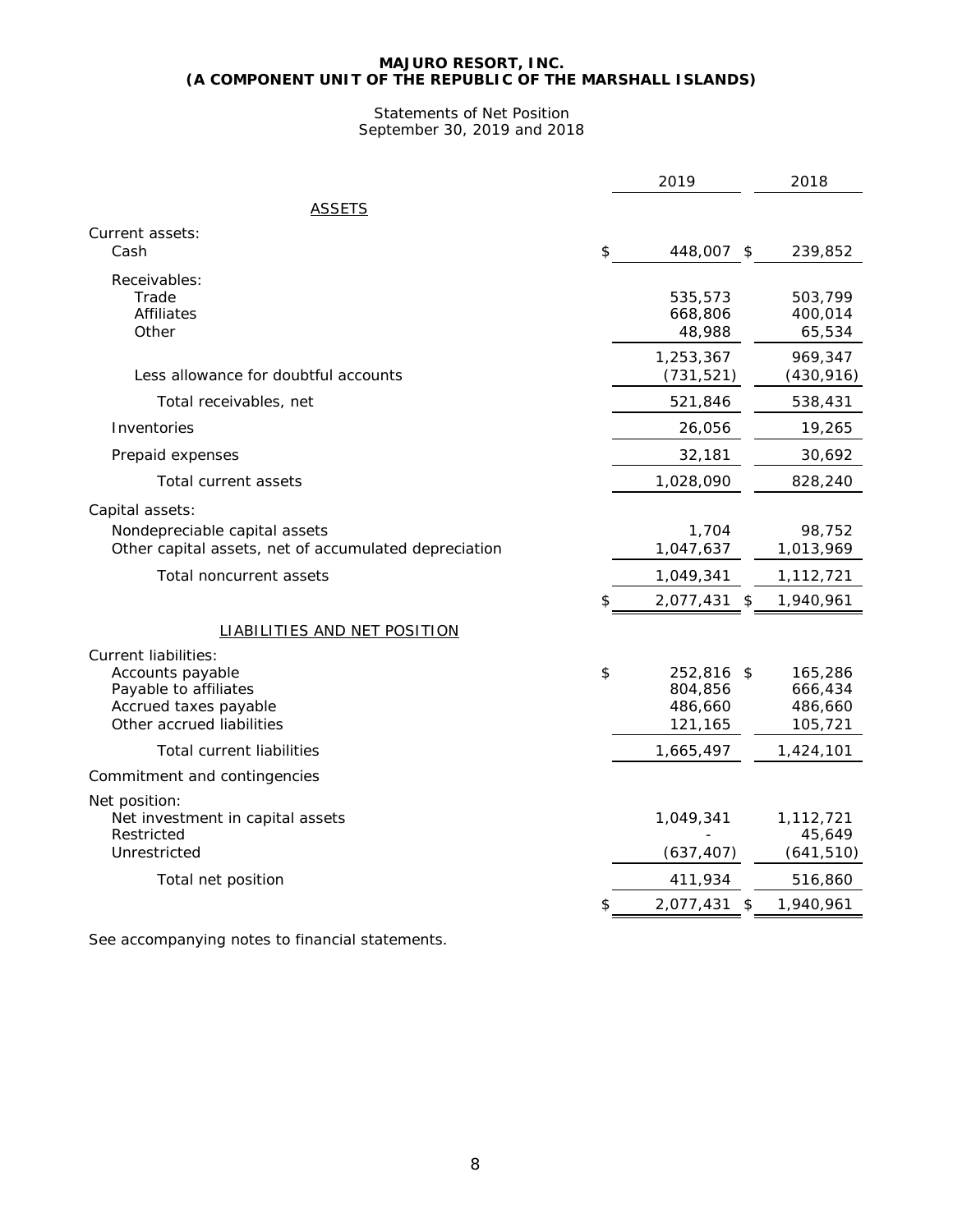#### Statements of Revenues, Expenses and Changes in Net Position Years Ended September 30, 2019 and 2018

|                                                                                                                          | 2019                                               | 2018                                               |
|--------------------------------------------------------------------------------------------------------------------------|----------------------------------------------------|----------------------------------------------------|
| Hotel operations:                                                                                                        |                                                    |                                                    |
| Operating revenues:<br>\$<br>Food and beverage<br>Rooms<br>Telephone<br>Other                                            | 2,341,520 \$<br>1,956,353<br>566<br>118,295        | 2,035,136<br>1,703,627<br>831<br>122,012           |
| Total revenues                                                                                                           | 4,416,734                                          | 3,861,606                                          |
| Recovery of (provision for) doubtful accounts                                                                            | (317, 032)                                         | 169,406                                            |
| Net revenues                                                                                                             | 4,099,702                                          | 4,031,012                                          |
| Cost of sales:<br>Food and beverage<br>Rooms<br>Telephone<br>Other                                                       | 1,845,373<br>513,766<br>18,756<br>34,675           | 1,673,162<br>452,034<br>18,879<br>34,290           |
| Total cost of sales                                                                                                      | 2,412,570                                          | 2,178,365                                          |
| Gross profit                                                                                                             | 1,687,132                                          | 1,852,647                                          |
| Operating expenses:<br>General and administrative<br>Utility costs<br>Maintenance<br>Depreciation<br>Sales and marketing | 628,602<br>535,535<br>399,630<br>253,717<br>18,129 | 537,064<br>492,913<br>408,167<br>325,701<br>29,836 |
| Total operating expenses                                                                                                 | 1,835,613                                          | 1,793,681                                          |
| Operating income (loss) from hotel operations                                                                            | (148, 481)                                         | 58,966                                             |
| Nonhotel operations:<br>Operating revenues:<br>Management fee                                                            | 46,330                                             |                                                    |
| Operating income (loss)                                                                                                  | (102, 151)                                         | 58,966                                             |
| Nonoperating revenues (expenses):<br>Interest expense<br>Gain on sale of asset                                           | (7, 275)<br>4,500                                  | (12, 237)<br>3,000                                 |
| Total nonoperating revenues (expenses), net                                                                              | (2, 775)                                           | (9, 237)                                           |
| Income (loss) before capital contributions                                                                               | (104, 926)                                         | 49,729                                             |
| Capital contributions                                                                                                    |                                                    | 74,400                                             |
| Change in net position                                                                                                   | (104, 926)                                         | 124,129                                            |
| Net position at beginning of year                                                                                        | 516,860                                            | 392,731                                            |
| Net position at end of year                                                                                              | 411,934<br>\$                                      | 516,860                                            |

See accompanying notes to financial statements.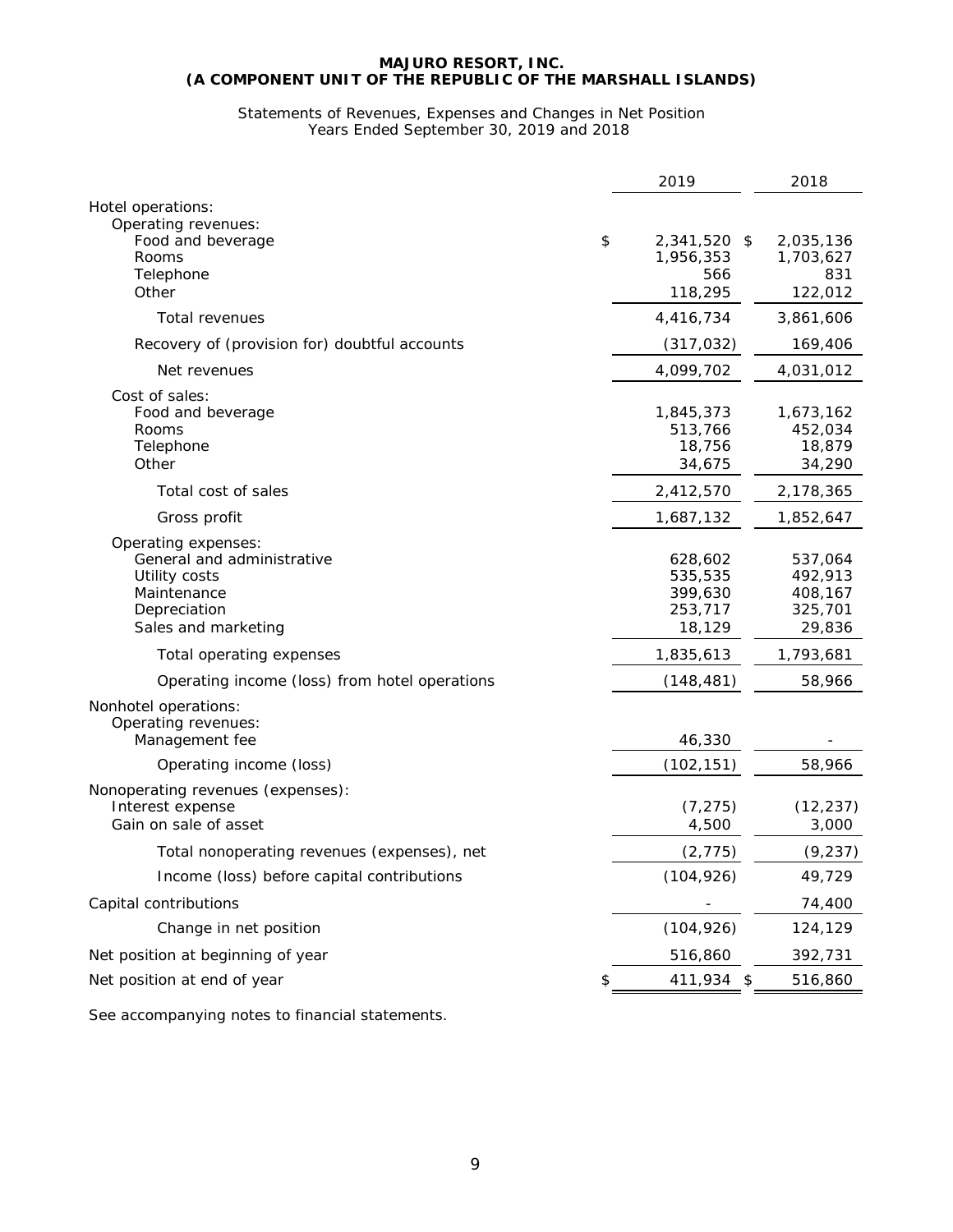# Statements of Cash Flows Years Ended September 30, 2019 and 2018

|                                                                                                                                                                                                                            | 2019                                                                                       | 2018                                                                                     |
|----------------------------------------------------------------------------------------------------------------------------------------------------------------------------------------------------------------------------|--------------------------------------------------------------------------------------------|------------------------------------------------------------------------------------------|
| Cash flows from operating activities:<br>Cash received from customers<br>Cash payments to suppliers for goods and services<br>Cash payments to employees for services                                                      | \$<br>4, 162, 617 \$<br>(2, 427, 857)<br>(1,531,893)                                       | 3,639,393<br>(2, 253, 546)<br>(1, 382, 910)                                              |
| Net cash provided by operating activities                                                                                                                                                                                  | 202,867                                                                                    | 2,937                                                                                    |
| Cash flows from noncapital financing activities:<br>Contributions from RepMar<br>Interest paid                                                                                                                             | 198,400<br>(7, 275)                                                                        | (12, 237)                                                                                |
| Net cash provided by (used for) noncapital financing activities                                                                                                                                                            | 191,125                                                                                    | (12, 237)                                                                                |
| Cash flows from capital and related financing activities:<br>Capital contributions<br>Acquisition of capital assets<br>Proceeds from sale of capital assets                                                                | (190, 337)<br>4,500                                                                        | 74,400<br>(154, 321)<br>3,000                                                            |
| Net cash used for capital and related financing activities                                                                                                                                                                 | (185, 837)                                                                                 | (76, 921)                                                                                |
| Net change in cash                                                                                                                                                                                                         | 208,155                                                                                    | (86, 221)                                                                                |
| Cash at beginning of year                                                                                                                                                                                                  | 239,852                                                                                    | 326,073                                                                                  |
| Cash at end of year                                                                                                                                                                                                        | 448,007 \$                                                                                 | 239,852                                                                                  |
| Reconciliation of operating income (loss) to net cash provided by<br>operating activities:<br>Operating income (loss)<br>Adjustments to reconcile operating income (loss) to net cash<br>provided by operating activities: | \$<br>$(102, 151)$ \$                                                                      | 58,966                                                                                   |
| Depreciation<br>Provision for (recovery of) doubtful accounts<br>(Increase) decrease in assets:                                                                                                                            | 253,717<br>317,032                                                                         | 325,701<br>(169, 406)                                                                    |
| Receivables:<br>Trade<br>Affiliates<br>Other<br>Inventories<br>Prepaid expenses<br>Increase (decrease) in liabilities:<br>Accounts payable<br>Payable to affiliates<br>Other accrued liabilities                           | (48, 201)<br>(268, 792)<br>16,546<br>(6, 791)<br>(1, 489)<br>87,530<br>(59, 978)<br>15,444 | (146, 784)<br>(60, 890)<br>(14, 539)<br>5,038<br>16,644<br>23,753<br>(54, 515)<br>18,969 |
| Net cash provided by operating activities                                                                                                                                                                                  | 202,867 \$                                                                                 | 2,937                                                                                    |
|                                                                                                                                                                                                                            |                                                                                            |                                                                                          |

See accompanying notes to financial statements.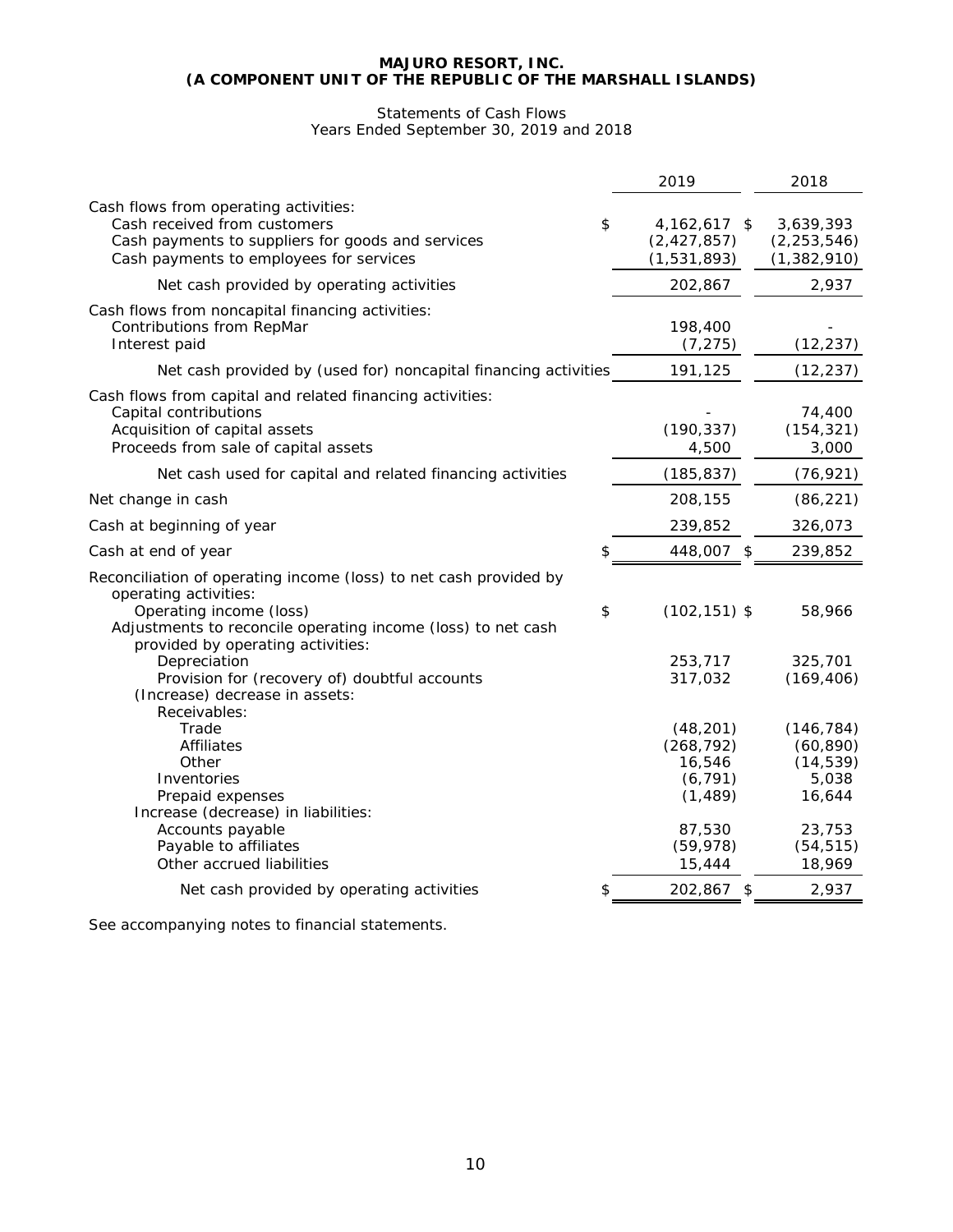Notes to Financial Statements September 30, 2019 and 2018

# (1) Organization

Majuro Resort, Inc. (MRI) dba Marshall Islands Resort, a component unit of the Republic of the Marshall Islands (RepMar), was formed on November 8, 1995, as a corporation. The primary business of MRI is the operation of a 150-room hotel on the atoll of Majuro in the Republic of the Marshall Islands. MRI is governed by a five-member Board of Directors appointed by the Cabinet of RepMar. MRI's financial statements are incorporated into the financial statements of RepMar as a component unit.

# (2) Summary of Significant Accounting Policies

The accounting policies of MRI conform to accounting principles generally accepted in the United States of America, as applicable to governmental entities, specifically proprietary funds.

GASB Statement No. 34, *Basic Financial Statements - and Management's Discussion and Analysis - for State and Local Governments*, as amended by GASB Statement No. 37, *Basic Financial Statements - and Management's Discussion and Analysis - for State and Local Governments: Omnibus*, GASB Statement No. 38, *Certain Financial Statement Note Disclosures*, and GASB Statement No. 61, *The Financial Reporting Entity: Omnibus – an amendment of GASB Statements No. 14 and 34*, establish financial reporting standards for governmental entities, which require that management's discussion and analysis of the financial activities be included with the basic financial statements and notes and modifies certain other financial statement disclosure requirements.

To conform to the requirements of GASB Statement No. 34, equity is presented in the following net position categories:

- Net investment in capital assets capital assets, net of accumulated depreciation and related debt, plus construction or improvement of those assets.
- Restricted: Nonexpendable net position subject to externally imposed stipulations that require the Authority to maintain such permanently. As of September 30, 2019 and 2018, MRI does not have nonexpendable restricted net position.
- Restricted: Expendable net position whose use by the Authority is subject to externally imposed stipulations that can be fulfilled by actions of the Authority pursuant to those stipulations or that expire with the passage of time. As of September 30, 2018, MRI has expendable restricted net position of \$45,649 for a seawall construction project. This project was completed and placed into service during the year ended September 30, 2019.
- Unrestricted net position that is not subject to externally imposed stipulations. Unrestricted net position may be designated for specific purposes by action of management or the Board of Directors or may otherwise be limited by contractual agreements with outside parties.

When both restricted and unrestricted resources are available for use for the same purpose, it is MRI's policy to use unrestricted resources first, then restricted resources as they are needed.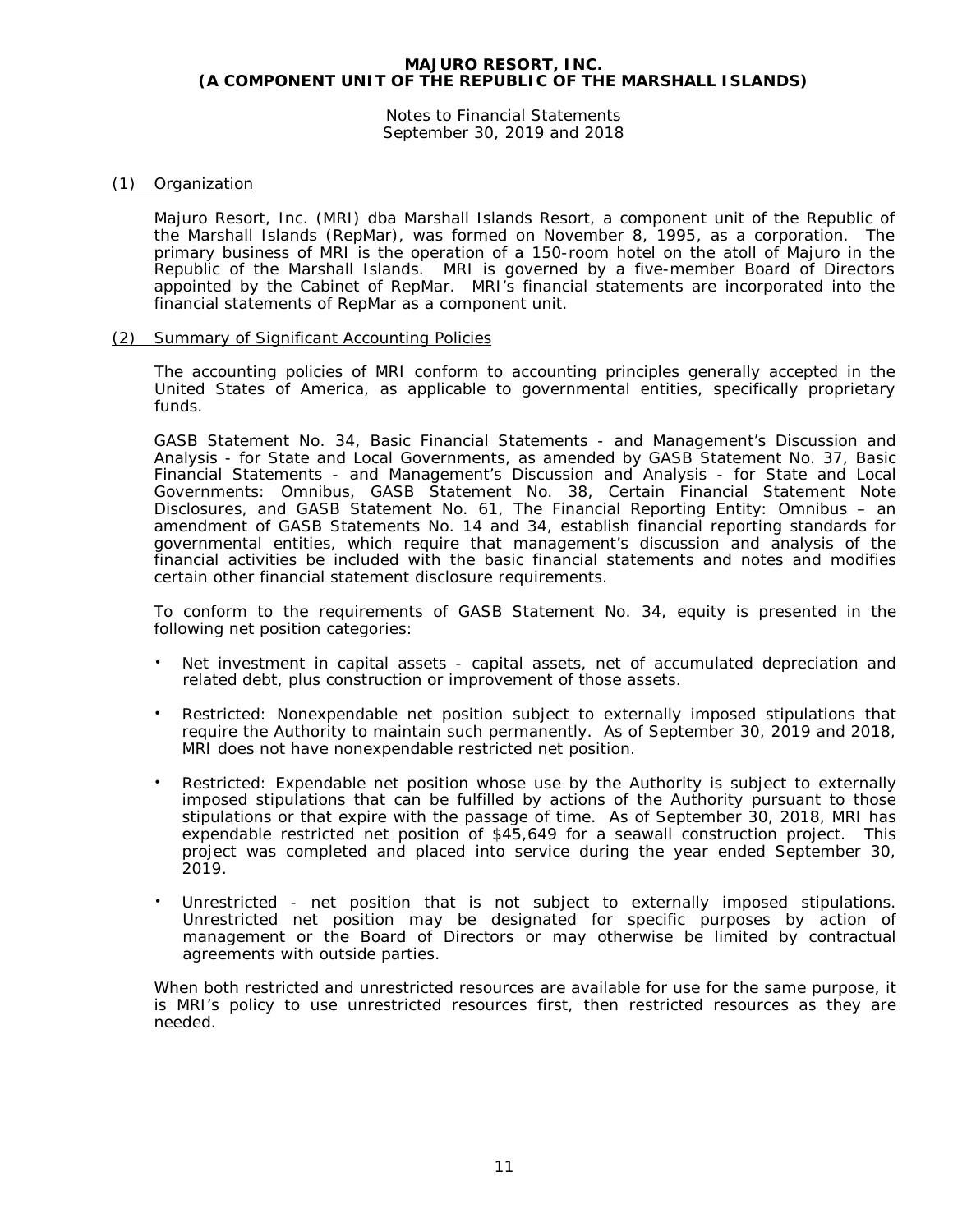Notes to Financial Statements September 30, 2019 and 2018

#### (2) Summary of Significant Accounting Policies, Continued

#### Basis of Accounting

Proprietary funds are accounted for on a flow of economic resources measurement focus. With this measurement focus, all assets and deferred outflows of resources, and liabilities and deferred inflows of resources associated with the operation of the fund are included in the statements of net position. Proprietary fund operating statements present increases and decreases in net position. The accrual basis of accounting is utilized by proprietary funds. Under this method, revenues are recorded when earned and expenses are recorded at the time liabilities are incurred.

#### Revenue Recognition

MRI considers room and related food, beverage and telephone revenues and costs directly related to such revenues to be operating revenues and expenses. Revenues and expenses related to financing and other activities are reflected as nonoperating.

#### Cash

Custodial risk is the risk that in the event of a bank failure, MRI's deposits may not be returned to it. Such deposits are not covered by depository insurance and are either uncollateralized or collateralized with securities held by the pledging financial institution or held by the pledging financial institution but not in the depositor-government's name. MRI does not have a deposit policy for custodial credit risk.

For purpose of the statements of net position and cash flows, cash is defined as cash on hand and cash held in demand accounts. As of September 30, 2019 and 2018, the carrying amount of cash were \$448,007, and \$239,852, respectively, and the corresponding bank balances were \$451,769 and \$244,753, respectively. Of the bank balances, \$195,327 and \$169,524, respectively, were maintained in a financial institution subject to Federal Deposit Insurance Corporation (FDIC) insurance with the remaining amounts of \$256,443 and \$75,229, respectively, being maintained in a financial institution not subject to depository insurance. As of September 30, 2019 and 2018, bank deposits in the amount of \$195,327 and \$169,524, respectively, were FDIC insured. MRI does not require collateralization of its cash deposits; therefore, deposit levels in excess of FDIC insurance coverage are uncollateralized. Accordingly, these deposits are exposed to custodial credit risk.

#### Receivables

All receivables are uncollateralized and are due from hotel customers and others located within the Republic of the Marshall Islands and the South Pacific region. The allowance for uncollectible accounts is stated at an amount which management believes will be adequate to absorb possible losses on accounts receivable that may become uncollectible based on evaluations of the collectability of these accounts and prior collection experience. Management determines the adequacy of the allowance for uncollectible accounts based upon review of the aged accounts receivable. The allowance is established through a provision for bad debts charged to expense. Bad debts are written off against the allowance on the specific identification method.

#### Inventories

Inventories are stated at the lower of cost (average costing) or market (net realizable value).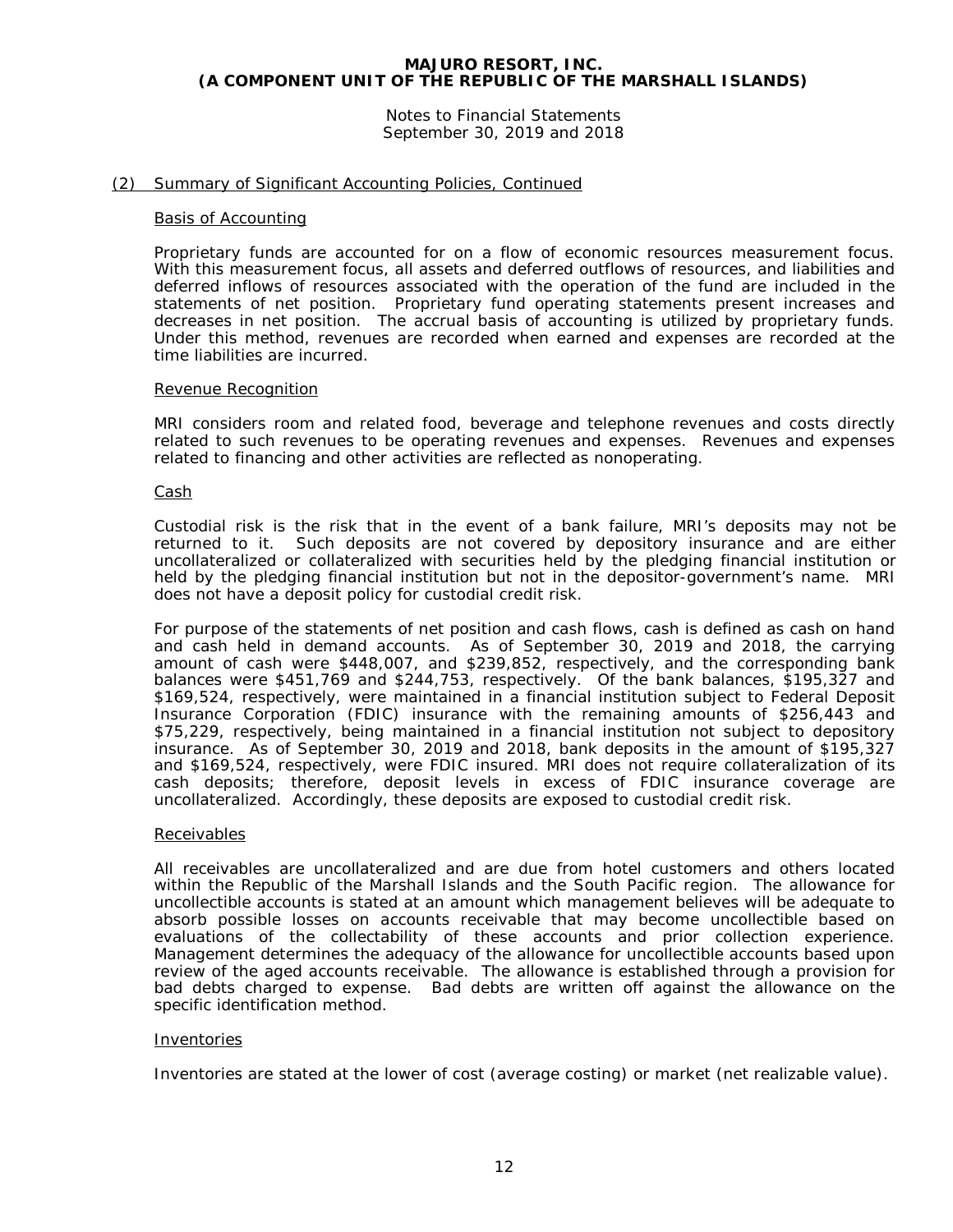Notes to Financial Statements September 30, 2019 and 2018

#### (2) Summary of Significant Accounting Policies, Continued

#### Prepaid Expenses

Certain payments to vendors or persons for goods and services reflect costs applicable to future accounting periods and are recorded as prepaid expenses in the accompanying financial statements.

#### Operating Supplies

China, glass, linen, silverware and uniforms are charged to expense in the year of purchase.

#### Property, Plant and Equipment

Property, plant and equipment with a cost that equals or exceeds \$100 are capitalized. Such assets are stated at cost. Depreciation is calculated using the straight-line method based on the estimated useful lives of the respective assets.

#### Deferred Outflows of Resources

In addition to assets, the statement of net position will sometimes report a separate section for deferred outflows of resources. This separate financial statement element represents a consumption of net position that applies to a future period and so will not be recognized as an outflow of resources (deduction of net position) until then. MRI has no items that qualify for reporting in this category.

#### Deferred Inflows of Resources

In addition to liabilities, the statement of net position will sometimes report a separate section for deferred inflows of resources. This separate financial statement element represents an acquisition of net position that applies to a future period and so will not be recognized as an inflow of resources (additions to net position) until then. MRI has no items that qualify for reporting in this category.

#### Compensated Absences

Vested or accumulated vacation leave is recorded as an expense and liability as the benefits accrue to employees. No liability is recorded for nonvesting accumulating rights to receive sick benefits. As of September 30, 2019 and 2018, the accumulated vacation leave liability amounted to \$74,789 and \$73,712, respectively, and is included within the statements of net position as accrued expenses.

#### Advertising Costs

MRI expenses advertising costs as incurred. During the years ended September 30, 2019 and 2018, MRI incurred advertising costs of \$10,252 and \$14,336, respectively.

#### Taxes

Corporate profits are not subject to income tax in the Republic of the Marshall Islands. The Government of the Republic of the Marshall Islands imposes a gross receipts tax (GRT) of 3% on revenues. MRI, being a component unit of the Republic of the Marshall Islands as defined in the State-Owned Enterprises Act, 2015, is exempt from payment of GRT.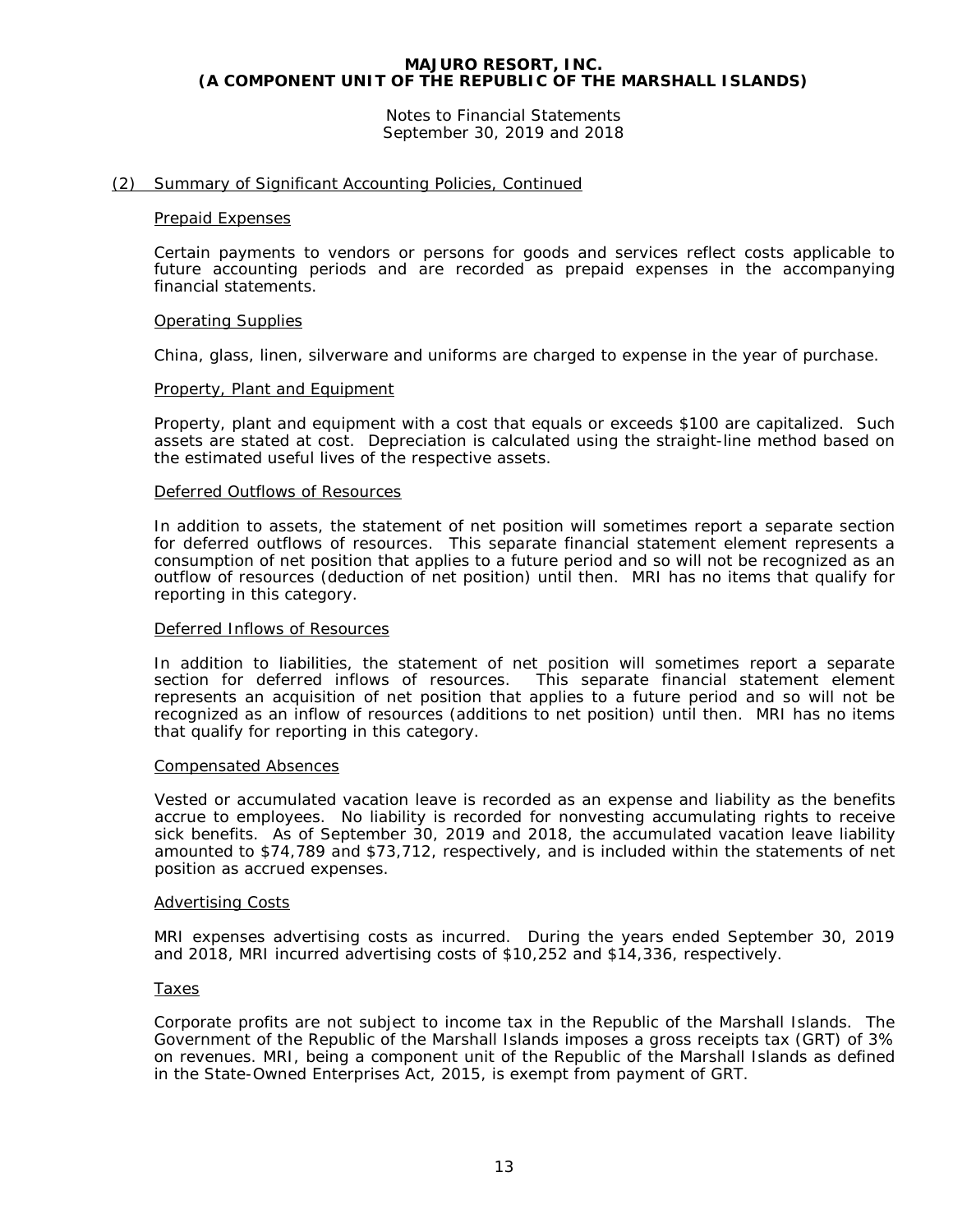Notes to Financial Statements September 30, 2019 and 2018

# (2) Summary of Significant Accounting Policies, Continued

#### New Accounting Standards

During the year ended September 30, 2019, MRI implemented the following pronouncements:

- GASB Statement No. 83, *Certain Asset Retirement Obligations*, which addresses accounting and financial reporting for certain asset retirement obligations (AROs) associated with the retirement of a tangible capital asset.
- GASB Statement No. 88, *Certain Disclosures Related to Debt, including Direct Borrowings and Direct Placements*, which improves the information that is disclosed in notes to government financial statements related to debt, including direct borrowings and direct placements.

The implementation of these standards did not have a material effect on the accompanying financial statements.

In January 2017, GASB issued Statement No. 84, *Fiduciary Activities*, which establishes criteria for identifying fiduciary activities of all state and local governments. The provisions in Statement No. 84 are effective for fiscal years beginning after December 15, 2018. Management does not believe that the implementation of this statement will have a material effect on the financial statements.

In June 2017, GASB issued Statement No. 87, *Leases*, which establishes a single model for lease accounting based on the foundational principle that leases are financings of the right to use an underlying asset. The provisions in Statement No. 87 are effective for fiscal years beginning after December 15, 2019. Management has yet to determine whether the implementation of this statement will have a material effect on the financial statements.

In June 2018, GASB issued Statement No. 89, *Accounting for Interest Cost Incurred before the End of a Construction Period*, which requires that interest cost incurred before the end of a construction period be recognized as an expense in the period in which the cost is incurred for financial statements prepared using the economic resources measurement focus. The provisions in Statement No. 89 are effective for fiscal years beginning after December 15, 2019. Management does not believe that the implementation of this statement will have a material effect on the financial statements.

In August 2018, GASB issued Statement No. 90, *Majority Equity Interests - an Amendment of GASB Statements No. 14 and No. 61,* which improves the consistency and comparability of reporting a government's majority equity interest in a legally separate organization and the relevance of financial statement information for certain component units. The provisions in Statement No. 90 are effective for fiscal years beginning after December 15, 2018. Management does not believe that the implementation of this statement will have a material effect on the financial statements.

In May 2019, GASB issued Statement No. 91, *Conduit Debt Obligations*, which clarifies the existing definition of a conduit debt obligation; establishing that a conduit debt obligation is not a liability of the issuer; establishing standards for accounting and financial reporting of additional commitments and voluntary commitments extended by issuers and arrangements associated with conduit debt obligations; and improving required note disclosures. The provisions in Statement No. 91 are effective for fiscal years beginning after December 15, 2020. Management does not believe that the implementation of this statement will have a material effect on the financial statements.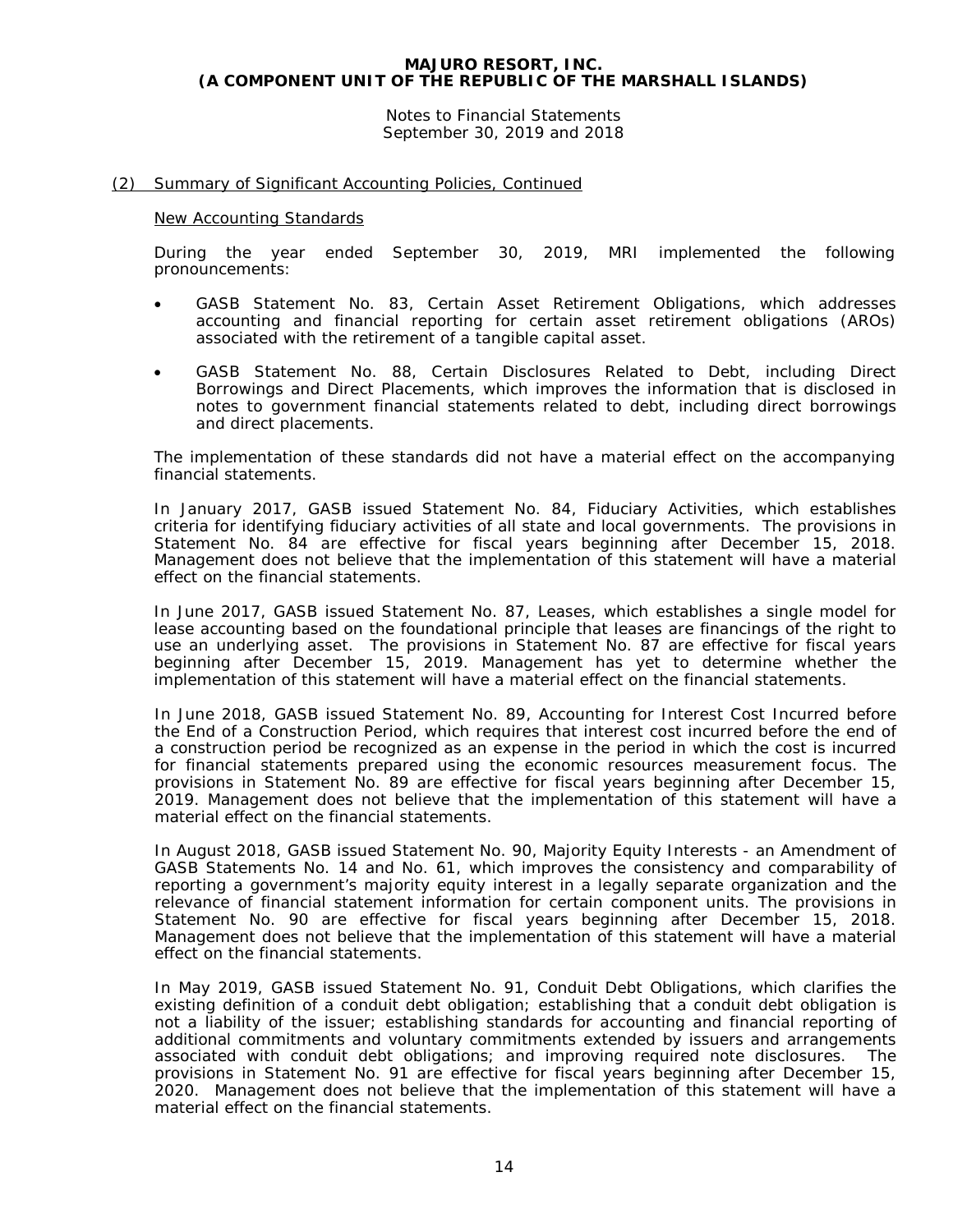Notes to Financial Statements September 30, 2019 and 2018

#### (2) Summary of Significant Accounting Policies, Continued

#### New Accounting Standards, Continued

In May 2020, GASB issued Statement No. 95, *Postponement of the Effective Dates of Certain Authoritative Guidance*, which postpones the effective dates of GASB Statement No. 84, 89, 90 and 91 by one year and GASB Statement No. 87 by 18 months; however, earlier application of the provisions addressed in GASB Statement No. 95 is encouraged and is permitted to the extent specified in each pronouncement as originally issued. Management has yet to ascertain whether implementation of these statements will be postponed as provided in GASB Statement No. 95.

#### Reclassifications

Certain balances in the 2018 presentation has been reclassified to conform to the 2019 presentation. These reclassifications had no impact on operating loss, net position or cash flows as previously reported.

#### Estimates

The preparation of financial statements in accordance with accounting principles generally accepted in the United States of America requires management to make estimates and assumptions that affect the reported amounts of assets and deferred outflows of resources, liabilities and deferred inflows of resources, and disclosure of contingent assets and liabilities at the date of the financial statements and the reported amounts of revenues and expenses during the reporting period. Actual results could differ from those estimates.

#### (3) Property, Plant and Equipment

Capital asset activities for the years ended September 30, 2019 and 2018 were as follows:

|                               |                           |                    | 2019          |                  |                       |
|-------------------------------|---------------------------|--------------------|---------------|------------------|-----------------------|
|                               | Estimated<br>Useful Lives | October 1.<br>2018 | Additions     | <b>Disposals</b> | September 30,<br>2019 |
| Depreciable assets:           |                           |                    |               |                  |                       |
| Building and structure        | 24 years                  | 2.798.116<br>\$    | 114,226<br>S. | \$               | 2.912.342<br>\$       |
| Furniture and fixtures        | 3 years                   | 1.745.717          | 96.935        |                  | 1.842.652             |
| Office equipment              | 3 years                   | 252,942            | 2.590         |                  | 255,532               |
| Other equipment               | 3 years                   | 114,425            |               |                  | 114,425               |
| Motor vehicles                | 3 years                   | 333,257            | 79,634        | (17,500)         | 395,391               |
|                               |                           | 5.244.547          | 293,385       | (17, 500)        | 5,520,342             |
| Less accumulated depreciation |                           | (4,230,488)        | (253, 717)    | 11,500           | (4,472,705)           |
|                               |                           | 1.013.969          | 39,668        | (6,000)          | 1,047,637             |
| Nondepreciable assets:        |                           |                    |               |                  |                       |
| Construction-in-progress      |                           | 98,752             | 5,200         | (102, 248)       | 1.704                 |
|                               |                           | 12.721             | \$44.868      | \$(108.248)      | 1.049.341             |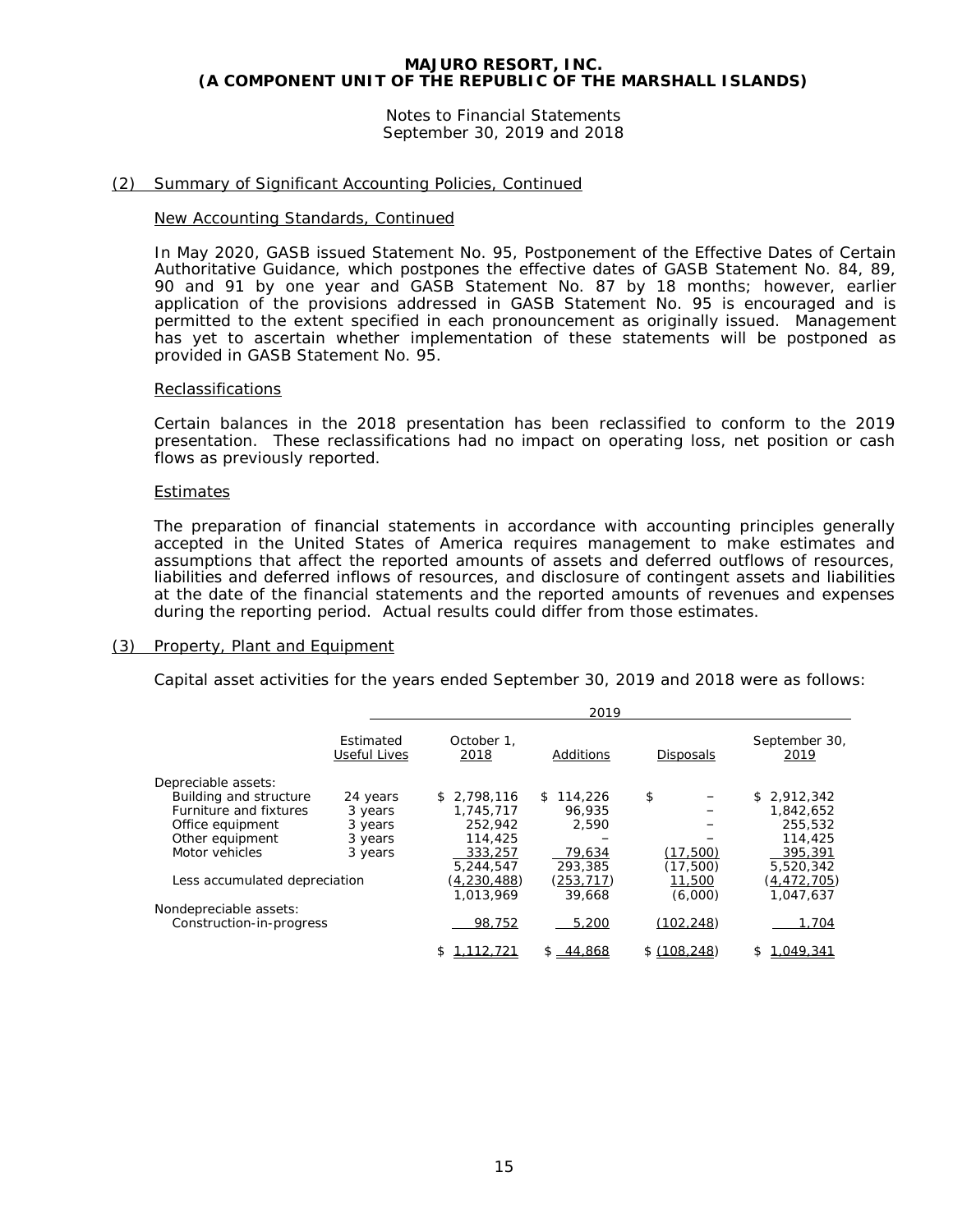Notes to Financial Statements September 30, 2019 and 2018

# (3) Property, Plant and Equipment, Continued

|                               |                           |                    | 2018         |                  |                       |
|-------------------------------|---------------------------|--------------------|--------------|------------------|-----------------------|
|                               | Estimated<br>Useful Lives | October 1.<br>2017 | Additions    | <b>Disposals</b> | September 30,<br>2018 |
| Depreciable assets:           |                           |                    |              |                  |                       |
| Building and structure        | 17 years                  | \$2,775,406        | \$<br>22,710 | \$               | \$2,798,116           |
| Furniture and fixtures        | 3 years                   | 1.685.716          | 65,481       | (5,480)          | 1,745,717             |
| Office equipment              | 3 years                   | 251,846            | 1.096        |                  | 252,942               |
| Other equipment               | 3 years                   | 113,938            | 487          |                  | 114,425               |
| Motor vehicles                | 3 years                   | 349,154            | 1,603        | (17,500)         | 333,257               |
|                               |                           | 5.176.060          | 91.377       | (22,980)         | 5,244,457             |
| Less accumulated depreciation |                           | (3,927,767)        | (325,701)    | 22,980           | (4,230,488)           |
|                               |                           | 1,248,293          | (234.324)    |                  | 1.013.969             |
| Nondepreciable assets:        |                           |                    |              |                  |                       |
| Construction-in-progress      |                           | 35,808             | 62,944       |                  | 98,752                |
|                               |                           | .284.1             | 71,380)      | \$               |                       |
|                               |                           |                    |              |                  |                       |

In May 8, 2019, RepMar's Ministry of Works, Infrastructure and Utilities Project Management Unit released an assessment of MIR's building and annexes remaining useful life, extending the estimated useful life of the asset from 17 to 24 years beginning October 1, 2018. This change in accounting estimate resulted in a reduction in depreciation expense of \$95,530 for the year ended September 30, 2019.

## (4) Related Party Transactions

MRI is a component unit of RepMar and is therefore affiliated with all RepMar-owned and affiliated entities, including the Marshall Islands Development Bank (MIDB). MRI's hotel service is provided to RepMar and all RepMar-owned and affiliated entities. Services are provided to these entities at the same rates charged to third parties; however, MRI provides more favorable payment terms to its affiliates than those afforded to third parties. MRI utilizes services from certain affiliated entities at substantially more favorable terms than those incurred from third parties.

A summary of related party balances and transactions as of September 30, 2019 and 2018 and for the years then ended are as follows:

|                                      |               |             | 2019        |               |
|--------------------------------------|---------------|-------------|-------------|---------------|
|                                      | Revenues      | Expenses    | Receivables | Payables      |
| RepMar                               | $$561,155$ \$ | 144,727     | \$486,390   | \$253,158     |
| Marshalls Energy Company, Inc.       | 38,044        | 490.575     | 28,438      | 457.195       |
| Marshall Islands National            |               |             |             |               |
| <b>Telecommunications Authority</b>  | 23,566        | 89,881      | 10.272      | 13,993        |
| Marshall Islands Social Security     |               |             |             |               |
| Administration                       | 582           | 309,133     | 289         | 91.913        |
| Majuro Water and Sewer Company, Inc. | 1,723         | 53,787      | 1,751       | 2,156         |
| Marshall Islands Marine Resources    |               |             |             |               |
| Authority                            | 33,308        |             | 12,118      |               |
| College of Marshall Islands          | 73,872        |             | 21,586      |               |
| Marshall Islands Development Bank    | 49,198        | 77,763      | 79,321      | 4,204         |
| Other                                | 37,109        | 107,982     | 28,641      | <u>12,237</u> |
|                                      | \$818,557     | \$1,273,848 | \$668,806   | \$804,856     |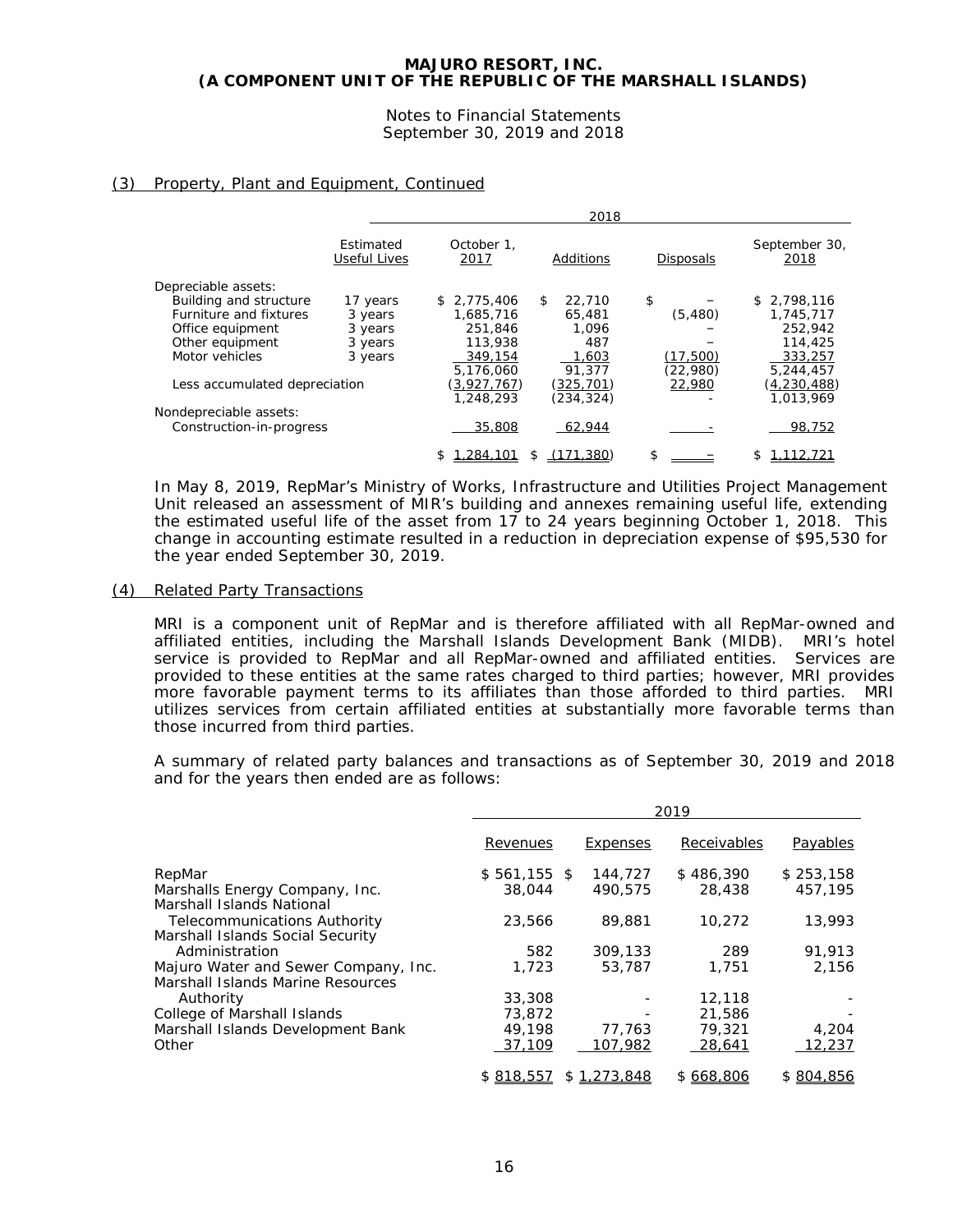Notes to Financial Statements September 30, 2019 and 2018

# (4) Related Party Transactions, Continued

|                                                                           | 2018          |             |             |              |
|---------------------------------------------------------------------------|---------------|-------------|-------------|--------------|
|                                                                           | Revenues      | Expenses    | Receivables | Payables     |
| RepMar                                                                    | $$475.269$ \$ | 122,148     | \$281.145   | 9,034<br>\$. |
| Marshalls Energy Company, Inc.<br>Marshall Islands National               | 15,048        | 459,365     | 12,735      | 563,243      |
| Telecommunications Authority<br>Marshall Islands Social Security          | 12.764        | 104,693     | 4,405       | 14,799       |
| Administration                                                            | 520           | 278.822     | 289         | 65,270       |
| Majuro Water and Sewer Company, Inc.<br>Marshall Islands Marine Resources | 1.414         | 46,588      | 1,653       | 2.767        |
| Authority                                                                 | 44,465        |             | 23,971      |              |
| College of Marshall Islands                                               | 97,242        |             | 22,854      |              |
| Marshall Islands Development Bank                                         | 3.125         | 59,425      | 21,070      | 3,072        |
| Other                                                                     | 41,007        | 97.439      | 31,892      | 8,249        |
|                                                                           | \$690,855     | \$1,168,480 | \$400,014   | \$666,434    |

Receivables from affiliates are uncollateralized, interest free and have no set repayment terms.

On October 13, 2017, MRI entered into a two year revenue sharing agreement with MIDB for the operation and management of Hotel Ebeye and Restaurant, which is owned by MIDB. In accordance with the agreement, MRI shall pay MIDB \$5,000 per month plus 5% of net revenue as calculated in accordance with the agreement. MRI shall receive 95% of net revenue as calculated in accordance with the agreement as a management fee. In addition, MRI shall be reimbursed for certain eligible costs incurred in rendering services under the agreement. During the year ended September 30, 2019, MRI recognized management fee revenue associated with this agreement of \$46,330, which is due from MIDB at September 30, 2019. As of September 30, 2019, MRI recorded unreimbursed costs of \$30,885 due from MIDB associated with operations under the agreement.

During the year ended September 30, 2019, MRI received RepMar appropriations totaling \$198,400 on behalf of Pacific Wellness Center, Inc. (PWC) for the Ebeye Wellness program. MRI and PWC entered into a Memorandum of Agreement with RepMar, effective October 1, 2018, whereby MRI has certain administrative involvement in the program for which MRI will be entitled to a 10% management fee. During the year ended September 30, 2019, no services were rendered by MRI and no funds were expended under this program. As of September 30, 2019, MRI has recognized this pass-through grant as a liability payable to RepMar in the accompanying financial statements.

During the year ended September 30, 2018, MRI received RepMar appropriations totaling \$74,400 for the construction of a seawall. As of September 30, 2018, MRI had yet to expend \$45,649 of this appropriation, which is restricted within net position. This project was completed and placed into service during the year ended September 30, 2019.

#### (5) Risk Management

MRI is exposed to various risks of loss related to torts; theft of, damage to, and destruction of assets; errors and omissions, injuries to employees; and natural disasters. MRI has elected to purchase commercial insurance from independent third parties for the risks of loss to which it is exposed. Settled claims from these risks have not exceeded commercial insurance coverage for the past three years. MRI does not maintain general liability insurance; property insurance; and fire, lightning and typhoon insurance for its hotel building and contents. In the event of an insurable loss, MRI may be self-insured to a material extent.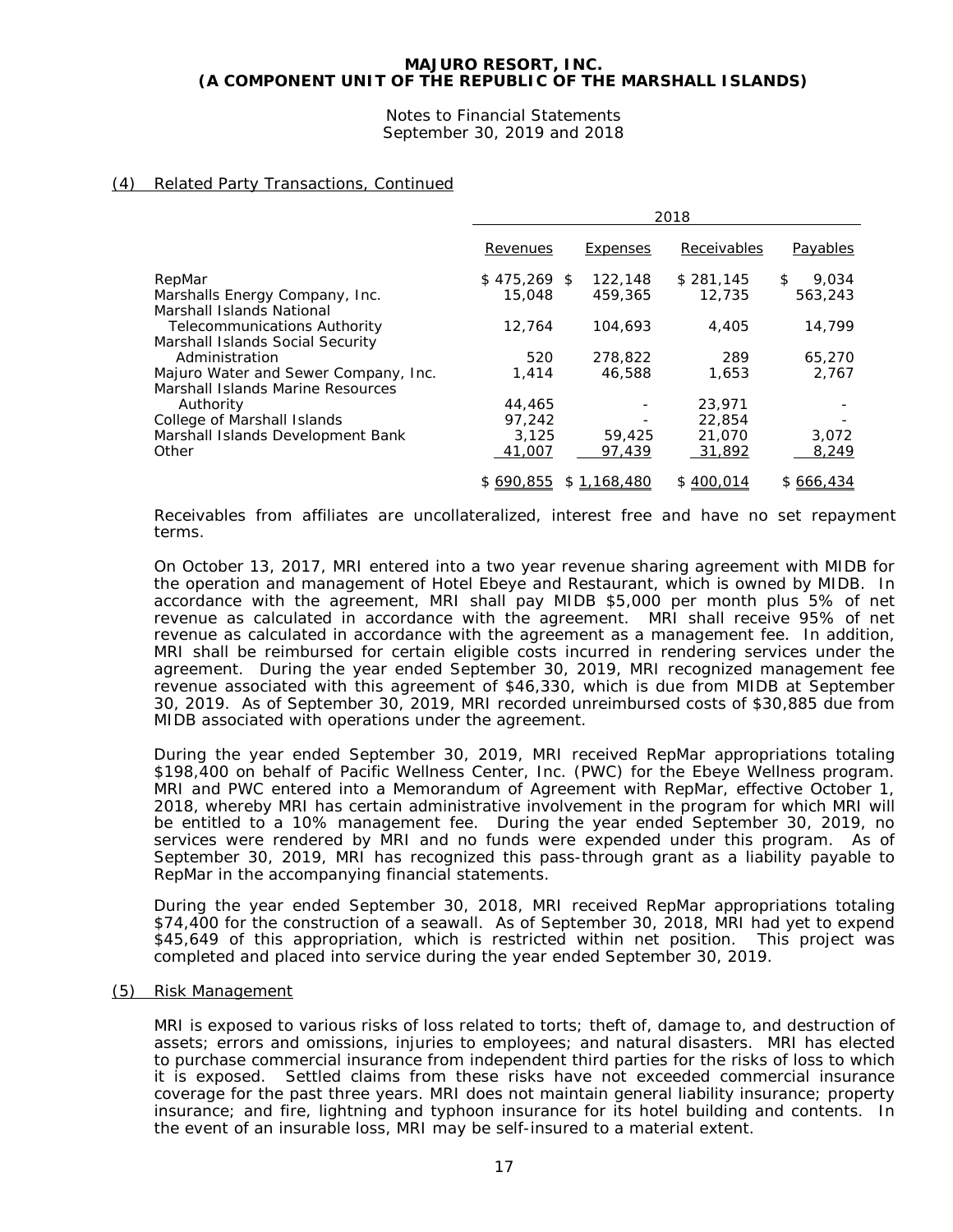Notes to Financial Statements September 30, 2019 and 2018

#### (6) Commitments and Contingencies

#### **Commitments**

MRI leases the land on which the hotel is situated at \$10,212 per year plus 2.5% of gross revenue earned. These payments are suspended until such time as any person or entity other than RepMar or any agency thereof holds 75% of the ownership of the lessee, or its successor in the interest in the hotel. The lease also requires that 5% of the initial outstanding shares of the lessee or its successor be issued to the lessor. Neither MRI nor RepMar have issued shares to the lessor at September 30, 2019 and 2018.

MRI leases business space to a commercial entity at \$2,000/month expiring on November 30, 2019, subject to an annual renewal.

#### **Contingencies**

The accompanying financial statements have been prepared in accordance with accounting principles generally accepted in the United States of America, which contemplates the continuation of MRI as a going concern. MRI reported an operating loss of \$102,151 during the year ended September 30, 2019, and used a substantial amount of working capital in its operations resulting in a working capital deficiency of \$637,407 and \$595,861 as of September 30, 2019 and 2018, respectively. Management acknowledges that it is currently dependent on RepMar for cash funding in order to maintain MRI as a going concern. Although RepMar has provided funding in the past, MRI does not have a formal agreement with RepMar<br>to provide funds in the future. Management believes that the continuation of MRI's Management believes that the continuation of MRI's operations is dependent upon the future financial support of RepMar, deferment in payment of certain liabilities, and/or significant improvements in operations.

In view of these matters, realization of a major portion of the assets in the accompanying statement of net position at September 30, 2019, is dependent upon continued operations of MRI, which, in turn, is dependent upon MRI's ability to provide service to its customers and the success of future operations. Management believes that actions presently being Management believes that actions presently being undertaken to revise MRI's operating requirements, including the generation of positive cash flows from operations, and increasing occupancy rates and average room rates, provide the opportunity for MRI to continue as a going concern.

MRI did not file sales and local government taxes until August 2014, which may not be in compliance with Majuro Atoll Local Government (Malgov) local ordinances. As a result, sales taxes of \$334,415 in both years and local government taxes of \$347,661 and \$341,315 as of September 30, 2019 and 2018, respectively, remain outstanding and of which \$486,660 is included as accrued taxes payable in the accompanying statements of net position. Unfavorable resolution of this matter could expose MRI to additional penalties and interest. Penalties and interest are estimated to be \$162,175 in both years. No such action has yet been filed. At September 30, 2019 and 2018, the financial statements do not include any adjustments that might result from the outcome of this uncertainty. Management is currently negotiating the settlement of sales and local government taxes with Malgov.

At September 30, 2019 and 2018, MRI is liable for delinquent withholding taxes, totaling \$13,435 and \$9,034, respectively. On November 12, 2013, MRI entered into an agreement with RepMar to resolve the settlement of certain delinquent withholding taxes whereby RepMar will deduct 20% from all payments due to MRI until such time that the delinquent withholding taxes liability has been fully satisfied. In addition, RepMar agreed to waive the payment of penalties and interest as long as MRI remains current on withholding taxes payable commencing October 2013. As of September 30, 2019 and 2018, MRI has remitted current withholding taxes.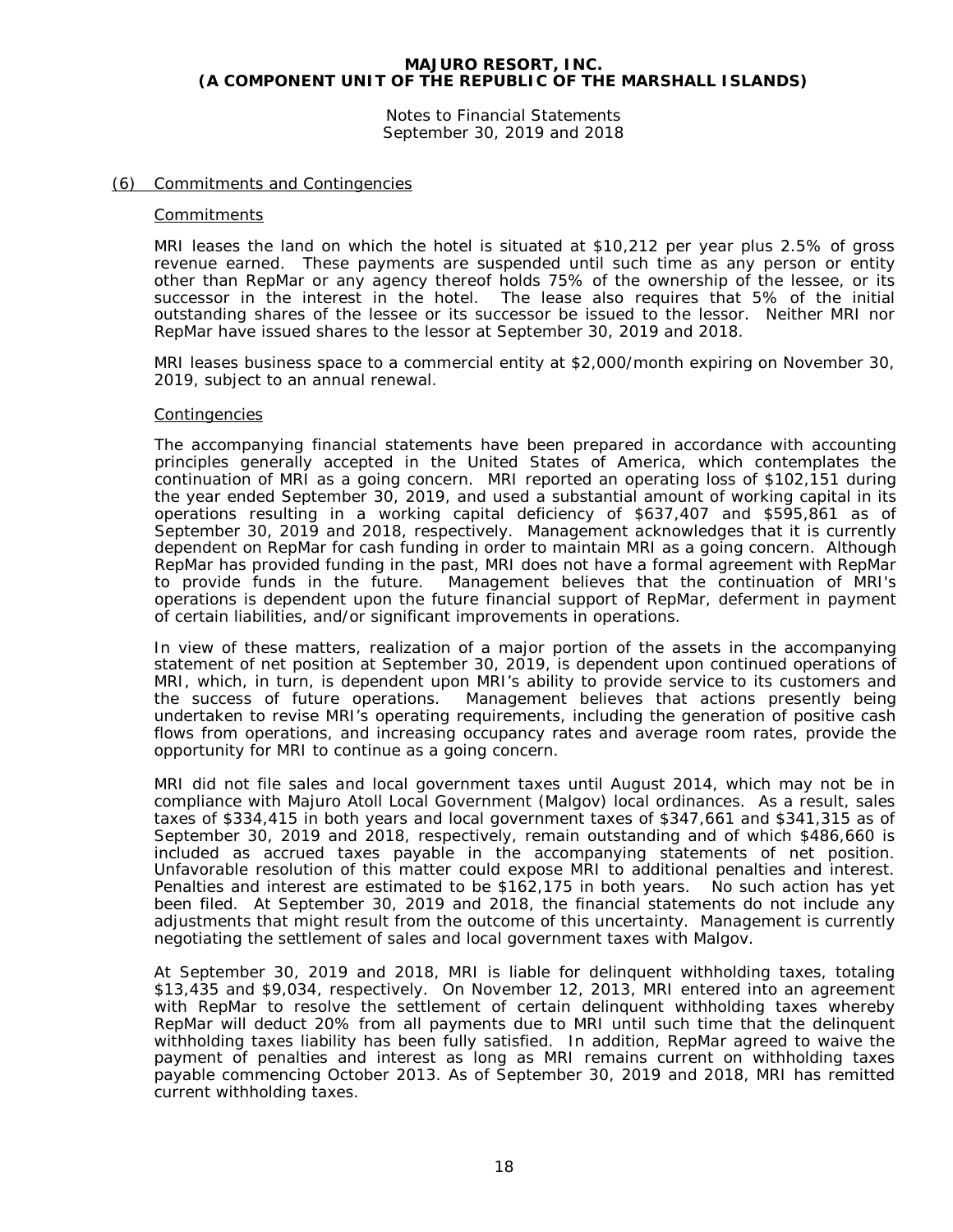Notes to Financial Statements September 30, 2019 and 2018

# (7) Subsequent Event

On March 11, 2020, the World Health Organization declared the novel strain of coronavirus (COVID-19) a global pandemic and recommended containment and mitigation measures worldwide. As of July 9, 2020, there have been no confirmed cases of COVID-19 in the Marshall Islands. MRI has determined that should the pandemic reach the Marshall Islands, it may negatively impact MRI's business, results of operations, and financial position and MRI would become dependent upon the financial support of RepMar. However, the effect of the pandemic to RepMar is also uncertain and future available funding to component units may be limited. Therefore, while MRI expects this matter to negatively impact its business, results of operations, and financial position, the related financial impact cannot be reasonably estimated at this time.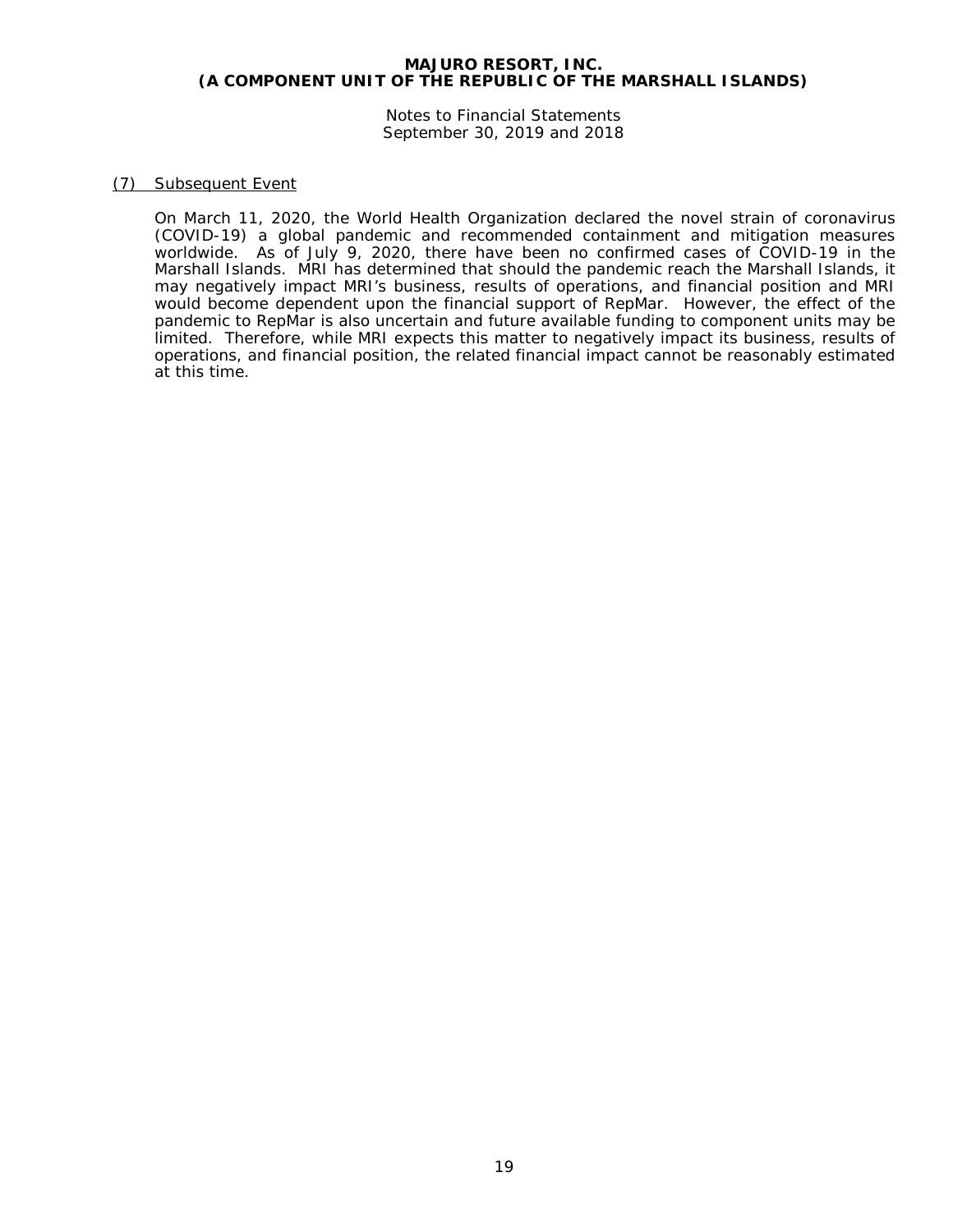# Deloitte.

Deloitte & Touche LLP 361 South Marine Corps Drive Tamuning, GU 96913-3973 USA

Tel: +1 (671) 646-3884 Fax: +1 (671) 649-4265

www.deloitte.com

#### **INDEPENDENT AUDITORS' REPORT ON INTERNAL CONTROL OVER FINANCIAL REPORTING AND ON COMPLIANCE AND OTHER MATTERS BASED ON AN AUDIT OF FINANCIAL STATEMENTS PERFORMED IN ACCORDANCE WITH** *GOVERNMENT AUDITING STANDARDS*

Board of Directors Majuro Resort, Inc.:

We have audited, in accordance with the auditing standards generally accepted in the United States of America and the standards applicable to financial audits contained in *Government Auditing Standards* issued by the Comptroller General of the United States, the financial statements of Majuro Resort, Inc. (MRI), which comprise the statement of net position as of September 30, 2019, and the statements of revenues, expenses and changes in net position and of cash flows for the year then ended and the related notes to the financial statements, and have issued our report thereon dated July 9, 2020.

# **Internal Control Over Financial Reporting**

In planning and performing our audit of the financial statements, we considered MRI's internal control over financial reporting (internal control) to determine the audit procedures that are appropriate in the circumstances for the purpose of expressing our opinion on the financial statements, but not for the purpose of expressing an opinion on the effectiveness of MRI's internal control. Accordingly, we do not express an opinion on the effectiveness of MRI's internal control.

A *deficiency in internal control* exists when the design or operation of a control does not allow management or employees, in the normal course of performing their assigned functions, to prevent, or detect and correct, misstatements on a timely basis. A *material weakness* is a deficiency, or a combination of deficiencies, in internal control such that there is a reasonable possibility that a material misstatement of the entity's financial statements will not be prevented, or detected and corrected on a timely basis.

Our consideration of internal control was for the limited purpose described in the first paragraph of this section and was not designed to identify all deficiencies in internal control that might be material weaknesses or significant deficiencies. Given these limitations, during our audit we did not identify any deficiencies in internal control that we consider to be material weaknesses. However, material weaknesses may exist that have not been identified.

# **Compliance and Other Matters**

As part of obtaining reasonable assurance about whether MRI's financial statements are free from material misstatement, we performed tests of its compliance with certain provisions of laws, regulations, contracts, and grant agreements, noncompliance with which could have a direct and material effect on the determination of financial statement amounts. However, providing an opinion on compliance with those provisions was not an objective of our audit, and accordingly, we do not express such an opinion. The results of our tests disclosed instances of noncompliance or other matters that are required to be reported under *Government Auditing Standards* and which are described in the accompanying Schedule of Findings and Responses as item 2019-001.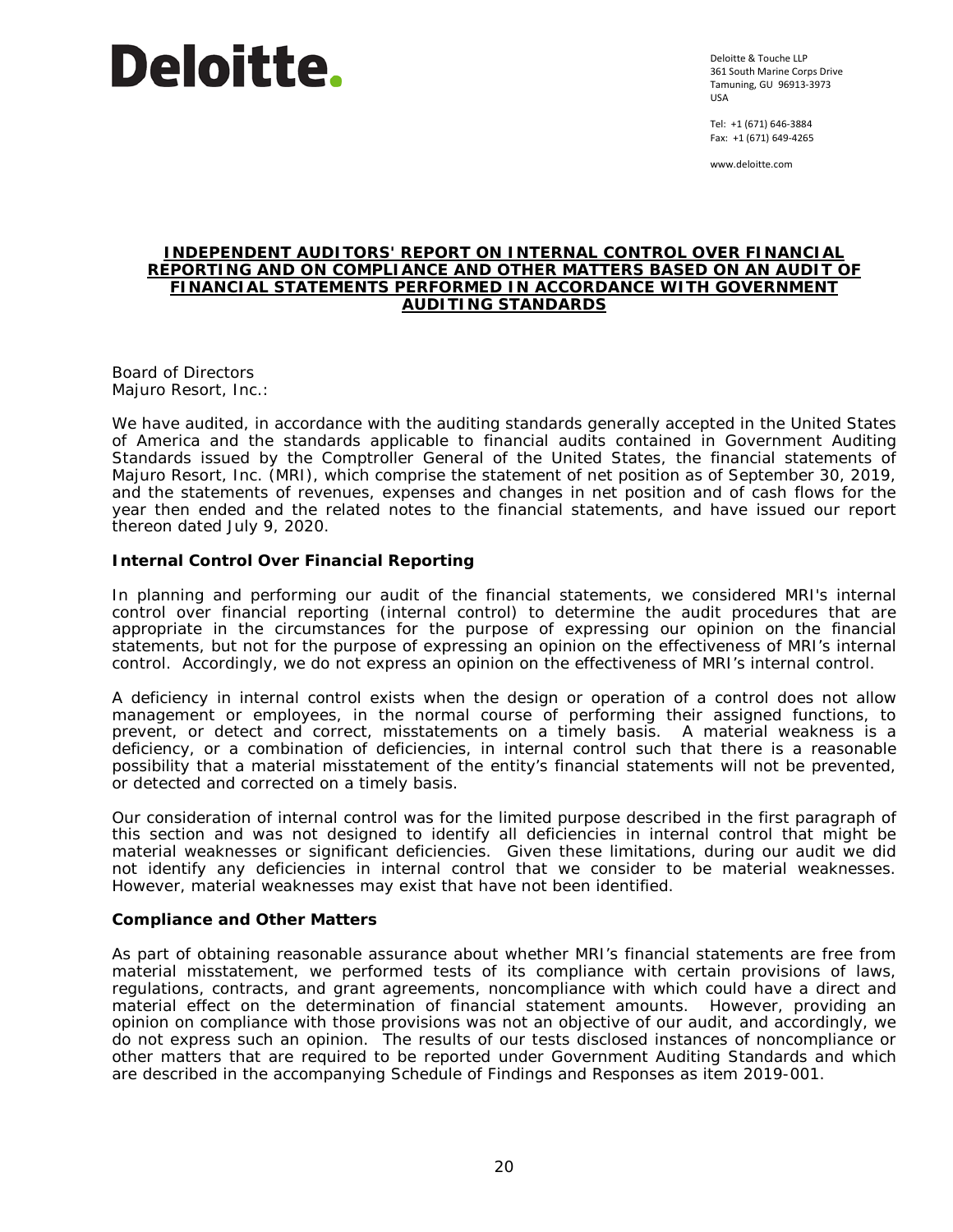# Deloitte.

# **MRI's Response to Findings**

MRI's responses to the findings identified in our audit are described in the accompanying Schedule of Findings and Responses. MRI's responses were not subjected to the auditing procedures applied in the audit of the financial statements and, accordingly, we express no opinion on them.

# **Purpose of this Report**

The purpose of this report is solely to describe the scope of our testing of internal control and compliance and the results of that testing, and not to provide an opinion on the effectiveness of the entity's internal control or on compliance. This report is an integral part of an audit performed in accordance with *Government Auditing Standards* in considering the entity's internal control and compliance. Accordingly, this communication is not suitable for any other purpose.

loite Harlett

July 9, 2020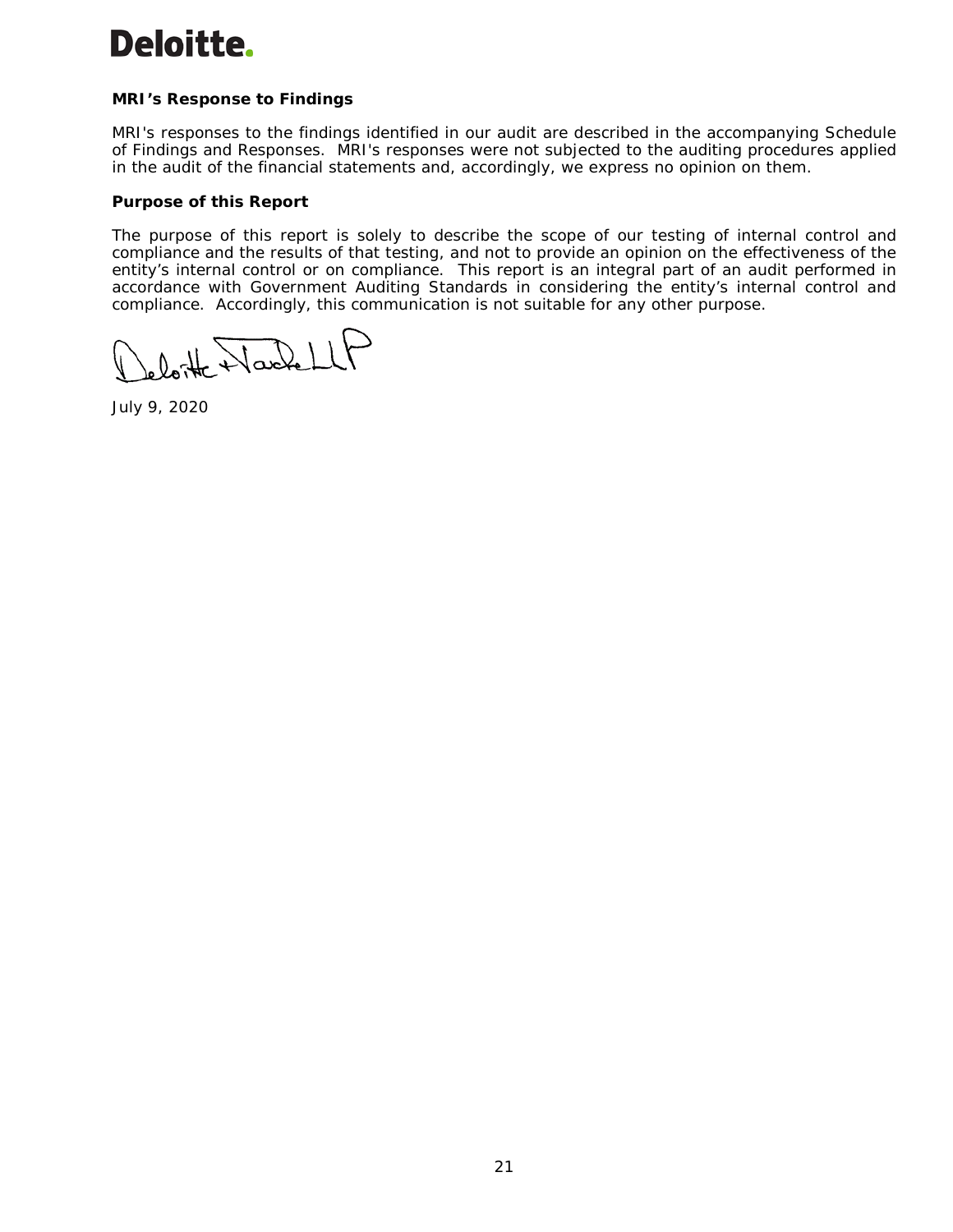Schedule of Findings and Responses Year Ended September 30, 2019

Finding No.: 2019-001 Area: Prior Year Sales and Local Government Tax

Criteria: Majuro Atoll Local Government (Malgov) local ordinances require payment of 4% sales tax and three dollar per night room tax by consumers and these taxes are to be remitted to Malgov on a monthly basis.

Condition: Management accrued and filed sales and local taxes during the year ended September 30, 2019. However, potential interest and penalties for prior year unrecorded sales taxes and unfiled sales and local taxes have not been recorded as management believes that the amount can be negotiated with Malgov.

Cause: MRI did not pay these taxes as management believes that they paid for the sales tax when MRI purchased items. Management believes paying the sales tax would result in double taxation. Local government hotel room taxes were not paid since management believes that MRI is owned by RepMar.

Effect: Noncompliance with local laws and regulations could result from this condition which may result in penalties and interest.

Prior Year Status: Non-filing of sales and local government taxes was reported as a finding in the audits of MRI for fiscal years 2006 through 2018.

Recommendation: We recommend that MRI initiate discussions with Malgov regarding interest and penalties on prior year unrecorded sales taxes and unfiled sales and local taxes.

Auditee Response and Corrective Action Plan: In August 2015, MRI management made efforts in discussing the matter with Malgov. Since then, MRI paid its obligations on a regular basis, leaving the prior year balances which are being discussed between the Ministry of Finance (MOF) & Malgov.

There is an ongoing proposal from MRI management to deduct 20% from all the incoming collections from MOF and to apply this against MRI's payable to Malgov, until such time the liabilities have been fully paid off. This is same as what have been done from the prior years account between MOF & MRI to pay off the unpaid withholding taxes.

A meeting between MIR and Malgov was held on March 20, 2020 to finally resolve the issue on outstanding taxes with Malgov. MIR and Malgov agreed to review the real balance of what we owe to each other. MIR provided a draft memorandum of understanding (MOU) to Malgov for review but both parties didn't come up yet with the final decision on the total amount due.